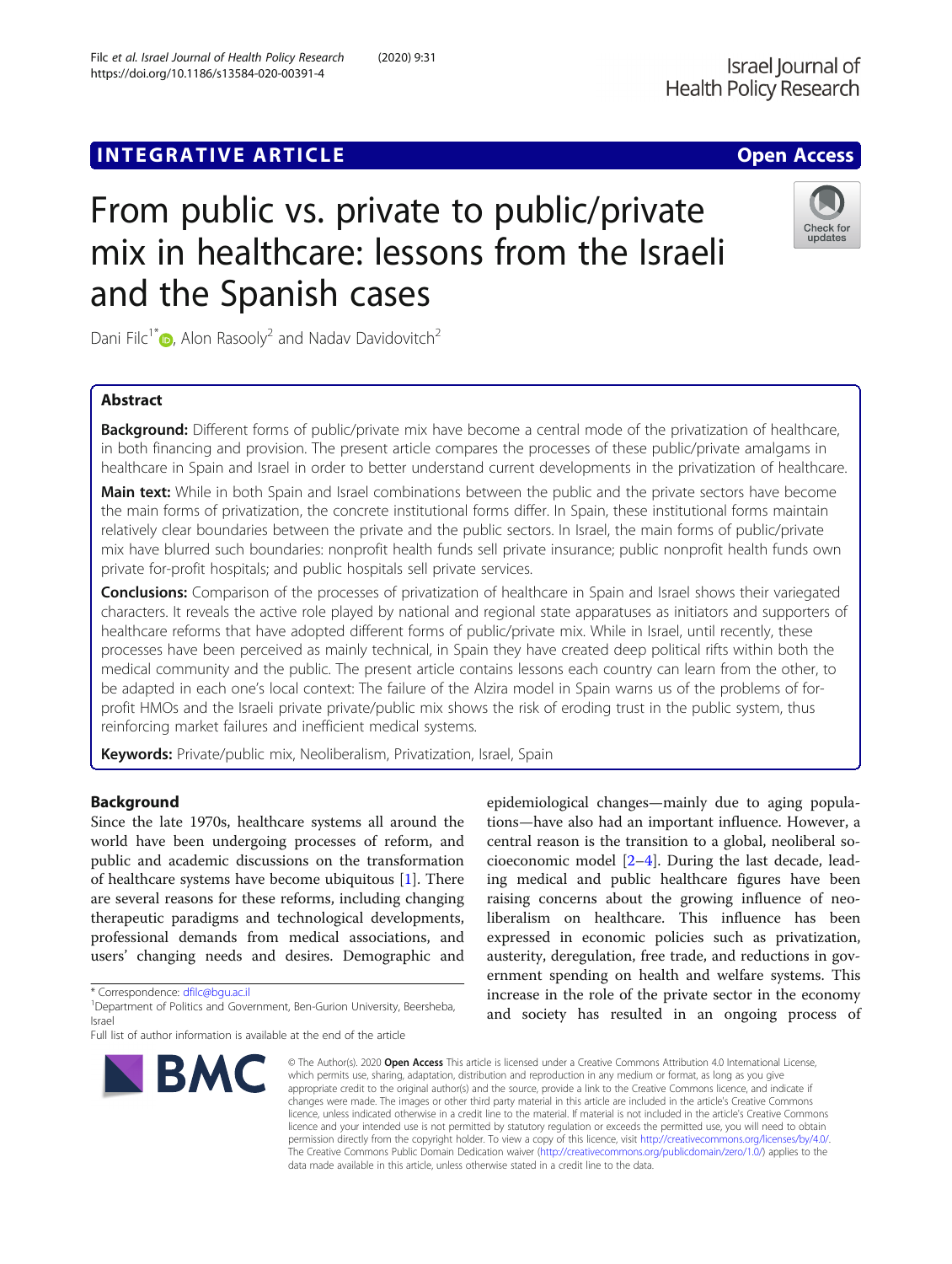privatization of welfare services—among them, healthcare—thus leading to growing health inequalities [[5,](#page-11-0) [6\]](#page-11-0).

As suggested by proponents of convergence theories, the tendency toward partial privatization of healthcare is common to most reforms. However, a comparative examination of those processes in different countries shows that the situation is more complex than described by convergence theories. While neoliberalism is pervasive, there are significant differences among countries, leaving substantial space for local context, politics, and contestation. As Brenner, Peck, and Theodor [[7\]](#page-11-0) argue, reform processes are simultaneously patterned by global assumptions and conditions, and are therefore both interconnected and locally specific, modulated by the institutional, historical, and political characteristics of the different countries. Understanding the tensions between the global processes and local implementation is crucial for policymakers when dealing with the consequences of recent health reforms and their influences on both efficiency and equity—two main challenges facing current healthcare systems.

The present paper compares processes of privatization of healthcare in Spain and in Israel, focusing mainly on forms of public/private combinations, to evaluate concretely the "variegated" character of neoliberalization processes. Following Brenner, Peck, and Theodor's [\[7](#page-11-0)] theoretical approach, we compare the Spanish and Israeli cases as examples of the ways in which the globalization of the neoliberal socioeconomic model puts constraints on individual countries and supports processes of privatization—in the present case, of healthcare—while simultaneously increasing the uneven development of regulatory and institutional forms, an uneven development related to each country's institutional specificities [[7\]](#page-11-0). Thus, while taking cognizance of the role played by global transnational processes, this approach is also attentive to the active roles played both by national and regional state apparatuses, as initiators and supporters of neoliberal reforms, and by preexisting institutional forms.

Within the healthcare sector, privatization can be present in three interconnected, main forms. The first form is financing, meaning that an increasing share of the national expenditure in health is either financed by private insurance or is paid out-of-pocket (as copayments or wholly private expenditures). The second is healthcare provision, mostly in the form of development of privately owned services contracting with the public system, or of private services financed by private insurance. The third form is the "enterprization" of the public healthcare system; i.e., adoption of a business managerial culture by public institutions, which blurs the boundaries between the public and the private for-profit sectors [[8\]](#page-11-0). Related to these three aspects, the concept of

managed (or regulated) competition was introduced several decades ago, where one of the objectives was to create a balance between private and public modes of operation.

Almost by definition, the privatization of finance links the right to healthcare services to the ability to pay for them. Studies have consistently shown that when compared with countries with publicly funded universal health coverage (e.g., the UK and the Netherlands), equitable access to healthcare is severely limited in health systems where private insurance dominates (e.g., the US and Switzerland)  $[9-12]$  $[9-12]$  $[9-12]$ . In a survey that compared insurance-related experiences among adults in 11 countries during 2010 [\[9](#page-11-0)], 39% of US citizens with below-average income and 20% of those with aboveaverage income experienced at least one access barrier due to cost. In the UK, on the other hand, only 4% experienced one or more access barriers due to cost, regardless of their income level. In a similar study among respondents who requested emergency care during 2016 [[11\]](#page-11-0), 33% of US and 22% of Swiss citizens reported experiencing cost-related access problems; whereas, only 7 and 8% had such an experience in the UK and in the Netherlands, respectively.

In support of private provision of healthcare, some researchers [\[13\]](#page-11-0) claim that private provision allows for a more efficient utilization of resources. For example, operating room utilization in the private healthcare system is perceived as more efficient compared to such in the public healthcare system. However, numerous studies have shown that the patient composition in those two systems is entirely different [[14](#page-11-0)–[17\]](#page-12-0). Compared with their counterparts in the public sector, patients receiving private elective surgeries are younger, have less comorbidities, and are from a higher socioeconomic class. This widespread difference has led researchers to claim that the apparent efficiency advantage of private provision is related to "cream skimming" patients according to their risk [[17](#page-12-0)–[20](#page-12-0)].

Beyond the adverse outcomes concerning equity and the doubtful gains in efficiency, private provision and finance of healthcare can result in unnecessary, and sometimes harmful, cases of overtreatment. A systematic review of 21 studies [\[21](#page-12-0)] found that the odds of a Caesarean section (C-section) being performed was significantly higher in relation to women with private health insurance compared with women using public health insurance. In Chile, for example, three out of four publicly insured women who opt to give birth in a private hospital will have a C-section, while in public hospitals only one out of four women will undergo this procedure [[22](#page-12-0), [23\]](#page-12-0). Mixed-methods studies suggest that private obstetricians have women undergo non-medical C-sections since this procedure is more lucrative for the private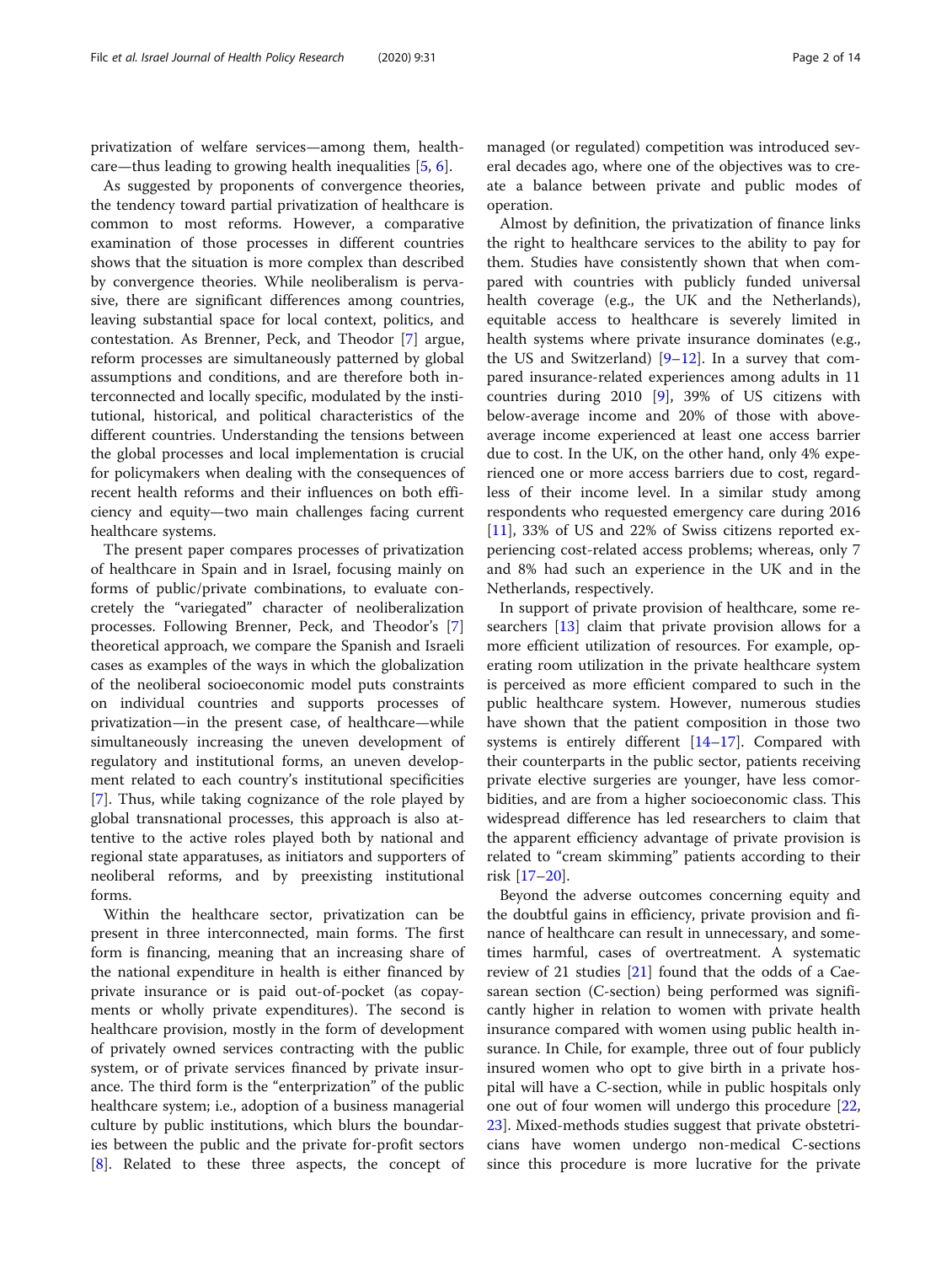practitioner and allows the "programing" (scheduling) of births [\[23](#page-12-0), [24](#page-12-0)].

Evidence from Spain and Israel indicates that mixed provision of private and public services does not necessary lead to better performance, while harming equitable access and provision of health services. In Spain, the highly praised Alzira private-public partnership model was shown to perform worse than the benchmark in 15 out of 26 indicators [\[25](#page-12-0)]. Other studies in Spain have found that private medical insurance allows high-income individuals to avoid waiting lists and receive fast-track consultations [\[26,](#page-12-0) [27\]](#page-12-0). Similar implications concerning equitable access to health services were found in data relating to Israel. For instance, according to the Central Bureau of Statistics [\[28\]](#page-12-0), 31% of Israel's Jewish population had private insurance plans that allow access to surgical procedures in the private sector, while only 5% of that nation's Arab population had such access in 2017. Similarly, 42% of high-income individuals had access to private specialist consultations versus 6% of low-income individuals [[28\]](#page-12-0). These data emphasize how, in a mixed private-public healthcare system, the ability to pay for private insurance determines one's access to medical procedures and consultations.

In terms of healthcare provision, within hospitals that provide both public and private medical services in Israel (this Israeli system is called Sharap, which is the Hebrew acronym for "private medical services"), a patient may be informed that a specific treatment is available in 3 months through the public system but within only a few days if s/he uses private insurance or pays out of pocket. A study conducted in two such hospitals in Jerusalem (Hadassah Hospital and Shaare Zedek Hospital) found that the average waiting times for a range of specialist appointments were 14 times longer for patients seeking a public rather than a private consultation at Hadassah Hospital ([[29\]](#page-12-0), p. 26). At Shaare Zedek Hospital, the waiting time was five times longer for patients seeking care through the public pathway, in comparison to the private pathway [[30\]](#page-12-0). Also, private patients in hospitals with a private-public mix (Sharap) have an advantage over public patients in terms of the seniority of the lead surgeon [\[31](#page-12-0)]. In summary, the above studies suggest that patients receiving care through the public system in a mixed system are deprioritized in terms of access, waiting times, and seniority of the attending specialist. This implicates dimensions of social inequity as well as efficiency of resources within private-public mixed systems, since people with more severe medical conditions are less likely to receive timely care by expert specialists unless they can pay for it.

In the present paper, we seek to investigate: (a) what the main processes of privatization in healthcare in Spain and Israel are, in financing and provision of services; (b) how these processes relate to budget constraints and to neoliberal reforms; and (c) what the comparison between the Spanish and the Israeli cases can teach us about the ways to cope with both budget constraints and the effects of privatization of healthcare services. We will focus especially on the development of models of private-public mix as a central form of privatization in countries with a single-payer system.

In order to cope with growing healthcare expenditures and increasing budget constraints, many countries have adopted various models of public/private partnerships. Those models have been proposed by their supporters as the best answer to shrinking public capital investments in health [\[32](#page-12-0)–[38\]](#page-12-0). Different forms of public/private partnerships have been implemented in order to design, finance, build, and maintain hospitals and other healthcare infrastructures [\[39](#page-12-0)]. In some cases, public/private partnerships also provide healthcare, whether by outsourcing or by privatizing specific services [[32,](#page-12-0) [38](#page-12-0)]. While global changes in the political economy of healthcare induced the adoption of different private-public combinations in almost every country, their specific forms—the ways in which different countries adopt specific kinds of economically mixed systems of healthcare—depend on the local context.

#### Main text: the comparison between Spain and Israel

Comparing the process of partial privatization of healthcare in Spain and Israel provides a good case study for evaluating neoliberal reforms and assessing the validity of the theoretical approach presented above. Healthcare reforms in Spain and Israel share similarities in their contexts, including the two countries' levels of economic development, the characteristics of their welfare systems, and, more specifically, the development of their healthcare systems (Table [1](#page-3-0)). According to OECD 2018 data, Israel's GDP per capita stands at \$41,678, while Spain's stands at \$41,758. According to the United Nation Development Programme, the 2019 Human Development Index values for these two nations are very close (0.906 for Israel and 0.893 for Spain).

Concerning the welfare regime, Spain and Israel are considered to belong to the extended family of Mediterranean welfare states [[40\]](#page-12-0), which includes Cyprus, Greece, Israel, Italy, Malta, Spain, Portugal, and Turkey. This Mediterranean welfare regime is characterized by relatively late industrialization, labor market rigidity and segmentation, and significant shadow economies, with implications for the protection of workers and for state revenues. Social spending in these countries, while higher than in countries with liberal welfare regimes, is lower than in social-democratic and corporatist countries, and the welfare state's ability to overcome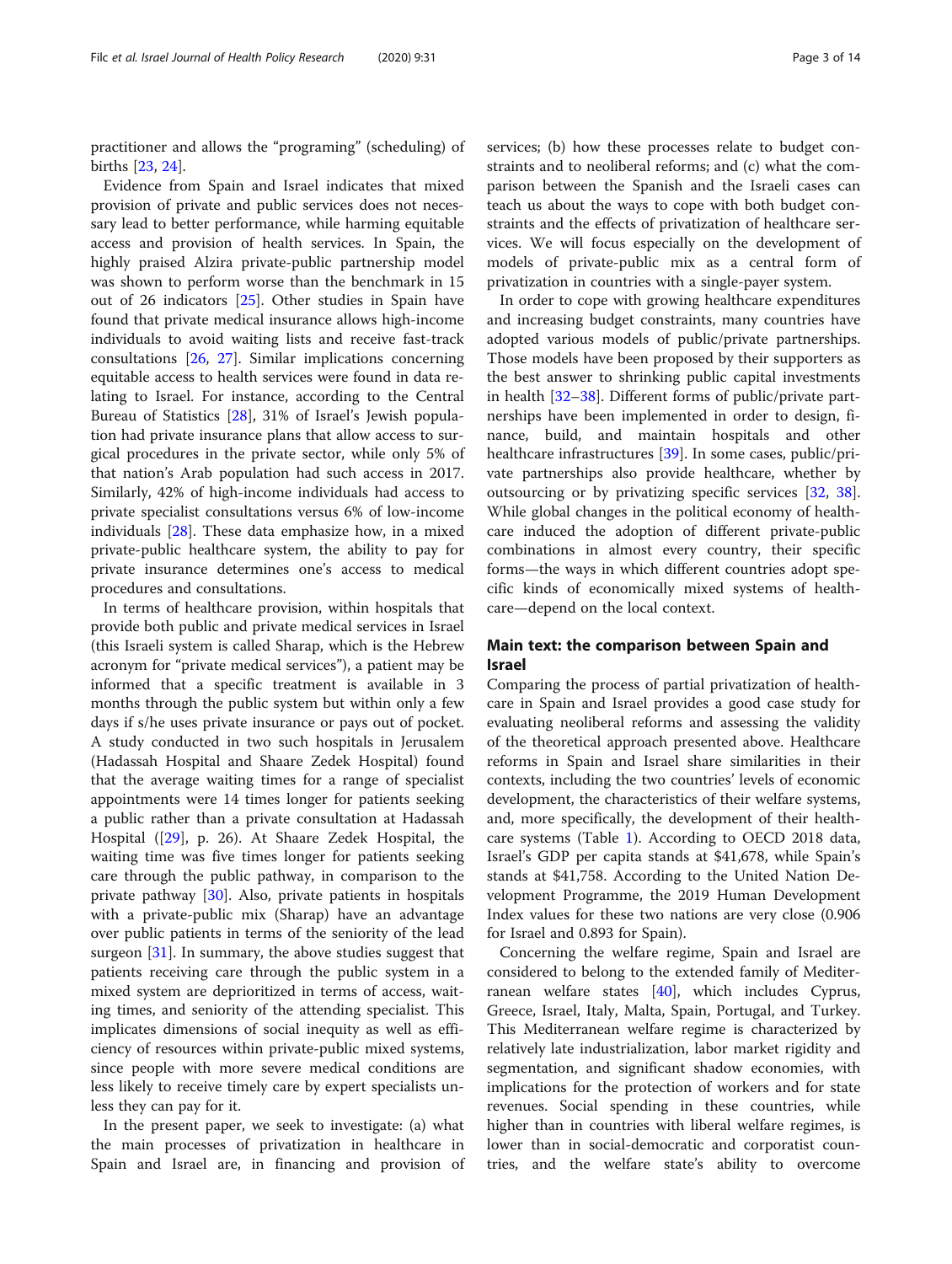<span id="page-3-0"></span>Table 1 Comparison between Spain and Israel

|                                                                                           | Spain                                                                                                                             | Israel                                        |
|-------------------------------------------------------------------------------------------|-----------------------------------------------------------------------------------------------------------------------------------|-----------------------------------------------|
| Economic development: GDP per capita (2019) <sup>a</sup>                                  | 41,758\$                                                                                                                          | 41,678\$                                      |
| Human development index (2019) <sup>b</sup>                                               | 0.893                                                                                                                             | 0.906                                         |
| Health expenditure as percent of GDP (2018) <sup>a</sup>                                  | 8.86%                                                                                                                             | 7.46%                                         |
| Government/compulsory schemes as percent of all health<br>expenditure (2018) <sup>a</sup> | 70.47%                                                                                                                            | 63.78%                                        |
| Character of the state                                                                    | Central state with devolution of power and responsibilities to<br>regional autonomies                                             | Unitary and centralized state                 |
| Parliamentarian and electoral systems                                                     | Bi-cameral, 52 provincial circumscriptions                                                                                        | Uni-cameral, single circumscription           |
| Citizenship                                                                               | universal but challenged by national segregationist movements                                                                     | ethno-national                                |
| Characteristics of the welfare system                                                     | Similar Mediterranean regime                                                                                                      |                                               |
| Development of the health care system                                                     | Similar move from a Bismarckian, social security health care system, to a universal one, residency based<br>access to health care |                                               |
| Medical professional culture                                                              | European and identified with the welfare system                                                                                   | European roots, growing American<br>influence |

Sources: <sup>a</sup> <https://data.oecd.org/>; <sup>b</sup> [http://hdr.undp.org/en/countries/profiles/.](http://hdr.undp.org/en/countries/profiles/) Accessed: May 25, 2020

socioeconomic gaps is limited [[40\]](#page-12-0). Among the characteristics of the Mediterranean regime are the centrality of family and religion for welfare, and the existence of universal (or near-universal) health provision by the state alongside a flourishing private healthcare market [[40,](#page-12-0) [41\]](#page-12-0).

Concerning specifically the healthcare system, both Spain and Israel have passed from a Bismarckian social security healthcare system to a universal one in which residency grants access to healthcare; and, in both countries, we can assess significant trends of privatization of healthcare [[42](#page-12-0)–[45](#page-12-0)].

Albeit these significant similarities make comparisons relevant, there are also important differences that explain Spain and Israel's dissimilarities in their forms of private/public mix. Among these, the different character of the state (in Spain's case, a central state has devolved power and responsibilities to regional autonomies; in Israel's, the state is unitary and very centralized), different parliamentarian and electoral systems (Spain: bicameral, with 52 provincial circumscriptions; Israel: unicameral, with a single circumscription), different structures of citizenship (Spain: universal but challenged by national segregationist movements; Israel: ethno-national), and different medical professional cultures (Spain: more European and identified with the welfare system; Israel: more Americanized and supportive of private medicine). Thus, the combination of structural similarities—in economic development, welfare regimes, and healthcare systems—with political and cultural differences makes the comparison very useful in understanding variegated pathways of privatization.

#### The Spanish case

During the last period of the Franco dictatorship, the Spanish healthcare system began to be organized following a Bismarckian model [[46\]](#page-12-0). Following the transition to democracy, Article 43.1 of the 1978 constitution recognized the right of all Spaniards to health protection [\[47\]](#page-12-0). However, it was only in 1986, with the enactment of the Healthcare General Act (Ley General de Sanidad), that such protection was implemented within a universal healthcare system [\[48](#page-12-0)].

The 1986 act recognized healthcare as a fundamental right, underlining the right of equal access: Article 3.2 of that law specifically established effective equality in access to healthcare services [\[49\]](#page-12-0). The 1986 act gave birth to a national health system (Sistema Nacional de Salud, or SNS), with a progressive transition from payroll contributions to general taxation as the main source of financing [[43,](#page-12-0) [46](#page-12-0), [47,](#page-12-0) [50](#page-12-0)]. The SNS integrated all the functions and infrastructures that the public sector is responsible for [[43,](#page-12-0) [50\]](#page-12-0). The new system covered all Spanish residents, with the exception of civil servants—the only group of people who could opt out of the national service. Civil servants are organized into three mutual funds (MUFACE, Mutualidad General de Empleados Civiles del Estado; MUGEJU, Mutual General Judicial; and ISFAS, Instituto Social del las Fuerzas Armadas) and may choose fully private provision [\[43](#page-12-0), [47\]](#page-12-0).

Further modifications devolved responsibility to regional authorities in a two-tiered mode. The first tier was a fast-track for regions with strong regional identities (the Basque country, Navarra, Catalonia Galicia, Valencia, Andalucia, and the Canary Islands)—some of them with self-governing traditions. The second tier, which included 10 other regions, reached autonomy in 2002 [\[47](#page-12-0), [51](#page-12-0)].

The 2001 reform made funding not earmarked but, instead, part of the general sum transferred to the regions, which were responsible for decisions on how much funding they would allocate to the health budget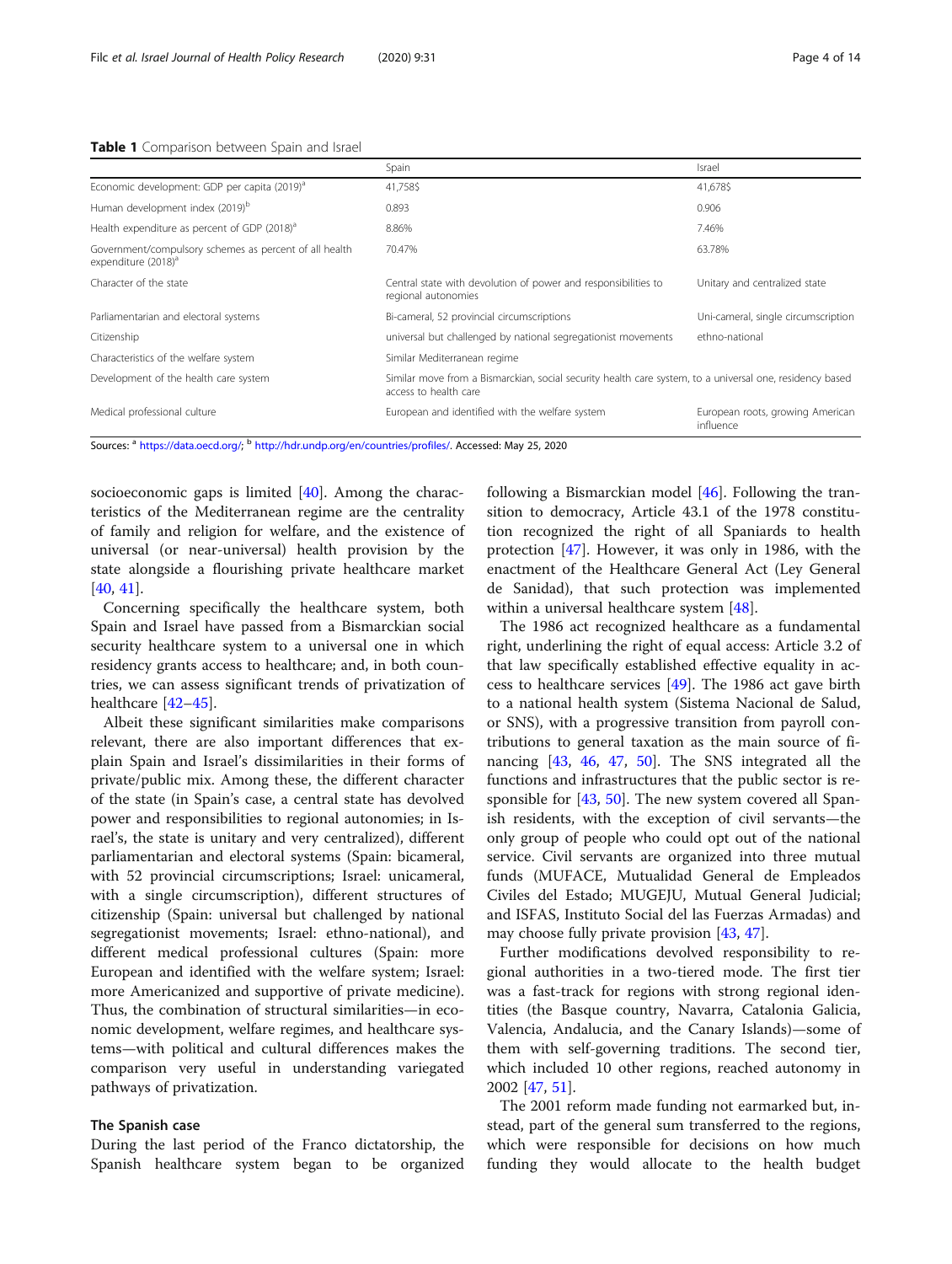(provided that expenditures did not fall below the 1999 sum) [[47](#page-12-0), [52\]](#page-12-0). The reform also established a new allocation formula, based on weighted capitation, taking into account population dispersion, extension, and insularity of the territory.

In Spain, thus, the development of the public healthcare system and its relations with the private sector has been a function of the interaction between the national and regional levels, with interregional differences in the degree and forms of privatization.

As a result of the 2008 economic crisis, in 2012 the Spanish government passed a royal decree (16/2012) that, in a certain way, rolled back the universal model, including in it characteristics of a Bismarckian, social security regime [\[43](#page-12-0), [52,](#page-12-0) [53](#page-12-0)]. The system remained universal for emergencies; pregnancy, delivery, and postpartum care; people under age 18; and those with severe disabilities. For all other cases, the SNS provided services for those considered as insured (Royal Decree 16/2012). According to Article 3, in order to be considered as insured, a person has to fulfill one of the following conditions: be a worker covered by the social security system, be a retiree covered by the social security system, receive payments from the social security system (e.g., unemployment benefits), be a Spanish or EU citizen with an income under a certain limit (Royal Decree 16/2012). The decree also increased the scope of copayments and made them relative to income [\[53](#page-12-0)]. While, de facto, the Royal Decree did not modify coverage for most of the population, it made, de jure, a significant change, since the right to healthcare was no longer the basic assumption under the healthcare system [[54\]](#page-12-0). The decree excluded immigrants and people 26 years and over who were not part of the labor force and therefore did not pay direct taxes [[53\]](#page-12-0); it also linked entitlements to the legal and working status of individuals [[43](#page-12-0)]. In July 2017, a new royal decree revoked the 2012 reform and based access on residency [[55](#page-12-0)].

While the 1986 act instituted a national healthcare service financed through taxation, there was still a relatively significant private sector, with around 30% of the national health expenditure privately financed (higher than the European average) [[45\]](#page-12-0). This private sector primarily included, initially, the mutual funds of civil servants insured in MUFACE, MUGEJU and ISFAS, as they could opt to receive private provision of healthcare or remain within the SSN. Some 85% of them choose the private sector [\[45](#page-12-0), [56](#page-12-0)].

Concerning the private share of healthcare provision, the public system has traditionally contracted out provision of specialized care to private (mostly nonprofit) hospital providers, especially technologically sophisticated diagnostic services, or outpatient surgical procedures—many times in order to shorten wait times [[43,](#page-12-0) [45,](#page-12-0) [47\]](#page-12-0). In 2014, contracts with private providers represented 12% of public health expenditures [\[43\]](#page-12-0). Currently, the private hospital sector represents 53% of all hospitals and 33% of all beds [[45\]](#page-12-0). In 2015, private hospitals performed 29% of surgical procedures, discharged 23% of patients, and provided 23% of emergency care figures that indicate growth in most areas of the private sector [[45](#page-12-0)]. The private sector accounts for some 29% of the national health expenditure. A special case is that of Catalonia, where, due to historical reasons, two thirds of the hospital services in the SNS are provided by private nonprofit hospitals [\[43](#page-12-0), [47\]](#page-12-0).

During the 2000s, several hospital groups emerged in Spain, mostly financed by the private insurance sector (60% of their income comes from private insurance; 30%, from selling services to the SNS; and 10%, from private out-of-pocket  $[49]$  $[49]$ ). These groups are partly related to transnational firms (e.g., the German Helios purchased the Quiron Group) and show a continuous tendency to concentration in large hospital groups [\[45](#page-12-0)]. Among the most important are the Capio Group (owning 14 hospitals), United Surgical Partners (USP; with 35 centers in Spain), the Vithas Group, and the Hospiten Group, active in the field of medical tourism [\[45](#page-12-0), [48](#page-12-0)]. In the last years, the volume of private medicine in Spain reached 28.5 billion euro, representing 3.3% of the country's GDP in 2018 [\[45](#page-12-0)]. Today, 30% of the workers in the health sector are employed in the private sector. Fifty thousand physicians (slightly more than a third of all physicians in Spain) practice private medicine, with a third of them working both within the public system and privately [[48](#page-12-0)].

Since the 1990s and until the late 2010s, Spain has undergone a slow and partial process of privatization of healthcare. The private share of the national health expenditure has increased from 22% in 1991 to 29% in 2015 [[43](#page-12-0), [47,](#page-12-0) [57\]](#page-12-0). This is related mostly to the growth in copayments for drug prescriptions for people under 65 years, dental care, over-the-counter drugs, and optical items [\[47\]](#page-12-0). A second source is the increase in private insurance (though the percentage of insured population is still low in comparative terms). For-profit insurance companies provide insurance for the three abovementioned mutual funds, and they are very slowly increasing their market share among people covered by the SNS reaching 13.4% of the population in 2011 and 16.3% in 2017 [[58,](#page-12-0) [59\]](#page-12-0)—with significant regional variation (in Catalonia and Madrid, over 20%) [\[47\]](#page-12-0).

If we add those who are insured by the mutuals and choose private insurance, the percentage of people holding private insurance schemes reached 22.9% in 2015 [[43\]](#page-12-0). Voluntary private health insurance is unrelated to the statutory public system; it is mostly a duplicate kind of insurance, providing coverage for the same goods and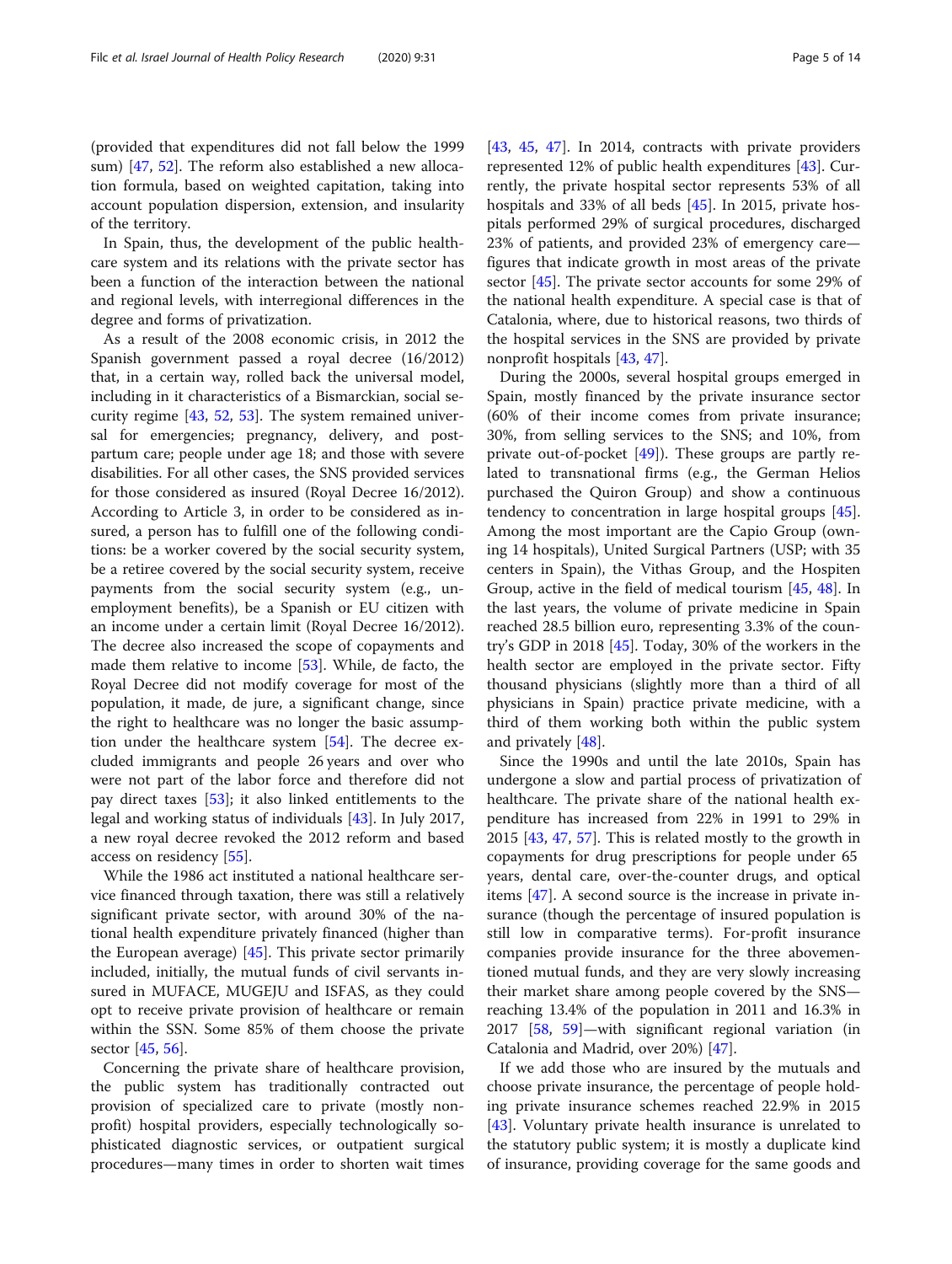services that the public sector offers. This duplicate insurance offers greater choice, faster access to procedures and specialists, and improved amenities [[47](#page-12-0)]. There are also private insurance schemes that cover services not included in the SNS, such as adult dental care. In the mid-1990s, the state implemented several reforms aimed to expand private health insurance, such as a 15% tax break applied to all private healthcare payments, replaced in 1999 by deductions for employer-purchased private insurance [[47\]](#page-12-0). The role of private insurers has increased, though slowly, as a result of the 2008 economic crisis. In 2007, services provided by private insurance companies represented 7.8% of the public healthcare budget, and in 2012 that figure reached 8.8% [[60\]](#page-12-0).

However, the main way that healthcare has become privatized has been the development of different forms of public/private mix, a mix that "is highly relevant for explaining policy outcomes in the [Spanish] health policy sector" ([[61](#page-12-0)], p. 26). Since the 1990s, several forms of such mix have developed [[48,](#page-12-0) [62](#page-12-0)]. First, publicly owned foundations or institutions have come under civil (private) law, adopting organizational criteria imported from the business sector [[50,](#page-12-0) [62](#page-12-0)]. Second, beginning in 1996, especially in Catalonia, "associatively based entities" (EBAs) developed; these are associations of physicians managing a health center (a form of group medical practice that sells services to the public system) [\[43,](#page-12-0) [62](#page-12-0)]. Third, PFIs (privately financed initiatives) expanded. This model began in Madrid in 2007 and extended to other regions, such as the Balear Islands, Castilla y Leon, and Galicia. Fourth, autonomic governments contracted with private providers for the coverage of all services within an area (the "Alzira model") [\[62](#page-12-0)].

The first form, the enterprization of public healthcare institutions, began with the 1997 passage of a law that allowed for institutions within the SNS to function as private enterprises [[49\]](#page-12-0). This enterprization of public institutions takes place at all levels: competition between public institutions, forms of management, role of the health professions, budget responsibilities, labor relationships ("flexibilization" of labor relationships, outsourcing of ancillary work) [[37](#page-12-0)]. Thus, a constellation of new public institutions with different legal characteristics appeared: public entities, consortia, foundations, public commercial societies, autonomous organisms, and public enterprises [\[37](#page-12-0)].

A particular form of the enterprization of the public system (that exists also in Israel, as we show below), one that completely blurs the boundaries between public and private, is the provision of private services within public hospitals. In this model (exemplified by the Barna Clinic developed within the Hospital Clinico de Barcelona), the public hospital receives private

patients, generating two queues and two levels of provision [[48\]](#page-12-0).

Second, the EBA model, adopted since 1996 in Catalonia, aimed to promote the passage of physicians from the public system to the private sector [\[37](#page-12-0), [63,](#page-12-0) [64](#page-12-0)]. The EBAs are for-profit entities—mostly, societies with limited responsibilities but some are cooperatives—owned primarily by physicians, that sell services to the SNS. Physicians must, as a group, own at least 51% of the firm, and no single proprietor may own more than 25% of the shares (making most firms composed of at least three or four physicians). Physicians' incomes are therefore a function of the EBA's profits. Today, there are 13 EBAs in Catalonia, providing services to 260,000 people [[65\]](#page-13-0).

The third mode of private/public mix in Spain is the privately financed initiatives (PFIs). This model, including 13 hospitals in 5 Autonomous Communities, implies the development of services (mainly hospitals, but also laboratories), financed and sustained by the private sector, that receive an annual payment from the public sector for a relatively long period  $(20 \text{ to } 30 \text{ years})$   $[32, 43]$  $[32, 43]$  $[32, 43]$  $[32, 43]$  $[32, 43]$ . Among the services thus developed in Spain are hospitals in Madrid, Castilla y Leon (Burgos, Salamanca), and Barcelona, and a radiotherapy unit in the Canary Islands [[48,](#page-12-0) [66,](#page-13-0) [67\]](#page-13-0).

Finally, there is the Alzira model, by which the SNS pays a capitated sum to a private for-profit firm in order to develop and manage all healthcare services within a certain area, providing the area's residents with all the services guaranteed by the SNS. The implementation of this model began in Alzira in 1997 and extended to includefive areas in Valencia and three in Madrid [\[43](#page-12-0)]. In the Alzira region, the community of Valencia contracted with a private group, UTE-Ribera, which is headed by the private insurance company Adeslas; it is owned by the Bank Sabadell and the Centene Corporation and financed by public regional banks (Bancaja and Cam) [\[38,](#page-12-0) [68\]](#page-13-0). The group was to provide a full range of services for the 250,000 inhabitants of the Alzira district. The integrated system included a university hospital, 4 health centers, and 46 primary care units. The original contract was signed for 15 years, extendible to 20, and the profit rate was capped at 7.5% annually  $[69]$  $[69]$ ; the contract was redesigned some years after, with a higher cap on the rate of profit. Similar concessions were given in the 4 other areas, including 19% of the Autonomic Community's population [\[69,](#page-13-0) [70\]](#page-13-0).

In 2018, a new, autonomous government in the Valencia community did not renew the contract with Ribera Salud in Alzira; however, concessions were given in four other regions: Manises, Denia, Elche-Vinalopó, and Torrevieja [\[69](#page-13-0)]. It should be noted that the decision to grant concessions was based on principled motives and on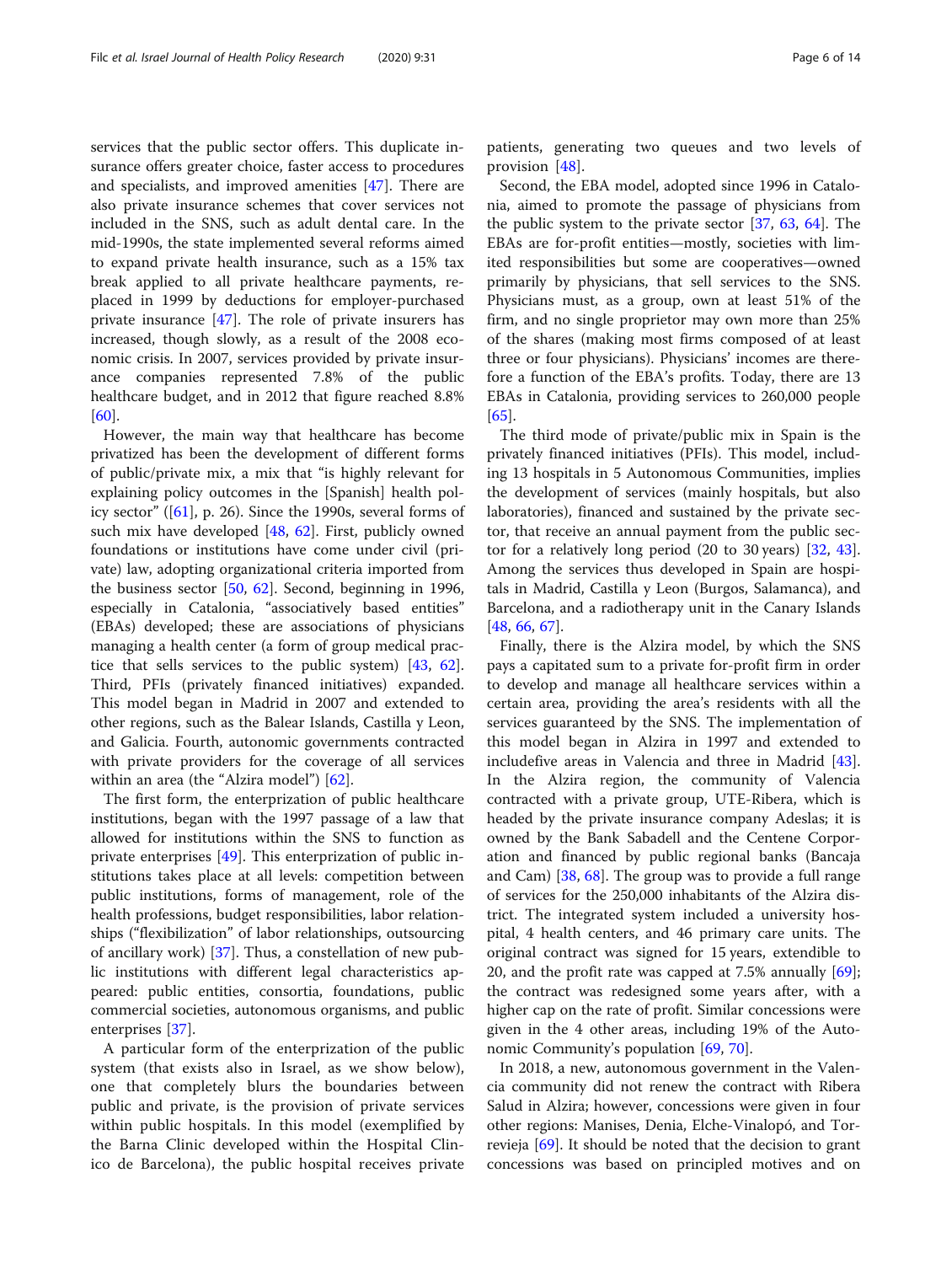difficulties in regulation, since evidence about results in terms of efficiency or access is contradictory [[69](#page-13-0)]. A report by the Valencia community's comptroller on the 2013– 2016 period in the Torrevieja area found that the model was more efficient than the public system [\[71\]](#page-13-0). However, a thorough new study does not show conclusive differences between the model in the Alzira area and the provision of healthcare services by the public sector. The authors' conclusion was that "this archetypical PPP has not generally outperformed public-tenured providers, although in some areas of care its developments have been outstanding" [\[69\]](#page-13-0).

#### The Israeli case

The Israeli healthcare system has always been fragmentary and complex due to the emergence of several healthcare institutions before the establishment of the Israeli State. The Ministry of Health is in charge of planning and supervision; it also runs hospitals and oversees the work of the Israeli Public Health Services, leading to conflicts of interests and difficulties in fulfilling the ministry's planning and oversight duties. The health funds, most established before the founding of the country, are nonprofit health maintenance organizations (HMOs) responsible for the provision of health services—the "healthcare basket"—as defined by law, to their members. Until the advent of the National Health Insurance law (NHIL) in 1994, they provided healthcare services within a Bismarckian social security framework. The health funds administer and provide primary and secondary care, and finance (and sometimes provide) hospitalization services. Historically, voluntary nonprofit organizations, established before Israel became a state, have run some of the hospitals and provided emergency care. Municipalities are in charge of some preventive care and public health services, and some even run hospitals.

The Israeli case provides us with an example of both a systemic transformation (from corporatist to universal) aimed to increase equality in access, and the paradoxically rapid privatization of financing. Privatization of healthcare financing began in the early 1980s, with the decrease in government funding and the increase in out-of-pocket expenditures and members' fees during the 1980s and early 1990s. Like Spain, Israel underwent a transformation from a social security healthcare system to a universal one. In 1994, the Knesset passed the NHIL, which organized healthcare into a universal, state-funded, system.<sup>1</sup>

As in the Spanish case, the new Israeli law recognized healthcare as a right, underlined the importance of equality in access to healthcare, and guaranteed a universal basket of services to every Israeli resident.<sup>2</sup> The system was to be financed by an earmarked "health tax" (4.8% of income), by the (already existing) earmarked employers tax, and by the government's general budget. The National Insurance Institute (NII) collected both the health tax and the employers' tax, and distributed the monies among the health funds according to a weighted-capitation formula. This formula takes into account the number of members in each health fund and their age mix. (In 2010, the formula was modified to include gender, and living in the periphery. The inclusion of other indicators such as socioeconomic status and or disease severity is currently under analysis by a governmental committee of experts.) A key aspect of the NHIL was that the government would cover any difference between the funds collected by the NII and the cost of the basket of services.

The law that transformed the Israeli healthcare system into a universal single-payer ran contrary to Israel's shift toward a neoliberal socioeconomic model, a shift that began in the mid-1980s. Thus, although the law significantly increased both equality of access and progressivity of financing, it did not take long before the process of partial privatization of healthcare—which started in the mid-1980s as part of the move to neoliberal economics—was resumed. In 1997, only 2 years after the passage of the NHIL, the government passed a Budget Reconciliation Bill that eliminated employers' contribution to healthcare. In 1998, it passed another budget reconciliation bill replacing the government's commitment to bridge the gap between the cost of the health basket and the funds distributed by the NII, with the provision of a significantly lower sum to be established yearly. In order to cover the diminishing public budget, the bill introduced significant increases in copayments.

Since 1998, the government's share of the national health expenditure has declined gradually, shifting costs to the public in the form of out-of-pocket payments or private insurance. Between 1995 and 2010, public financing of healthcare services grew 11.7%, while the private share grew 51.6% [[73\]](#page-13-0). By 2014, public financing of healthcare had reached an unprecedented low of about 60%, while private spending represented 38% (see Table [2\)](#page-7-0) [[74,](#page-13-0) [75\]](#page-13-0). The decrease in public financing was reflected in the growth of the share of health expenditure for households. In 1997, healthcare expenditure represented 3.8% of total household expenditure; by 2001, this figure had risen to 4.9%, and in 2009, it reached 5.1%. This rise in private healthcare expenditure has had an impact on equality in access to services. Household expenditure on health was significantly higher for the more affluent 20% of the population than for the poorer 20%—by 2.9 times in 1997, increasing to 3.5 times in 2001, and 3.6 times in 2008 [\[76](#page-13-0)]. Compared

 $1$ Addressing the reasons for the apparently paradoxical transition to a universal system during a period of neoliberal reforms exceeds the scope of the present paper. For possible explanations, see [\[72\]](#page-13-0). <sup>2</sup>However, unlike as in Spain, the system is open only for "legally"

recognized residents.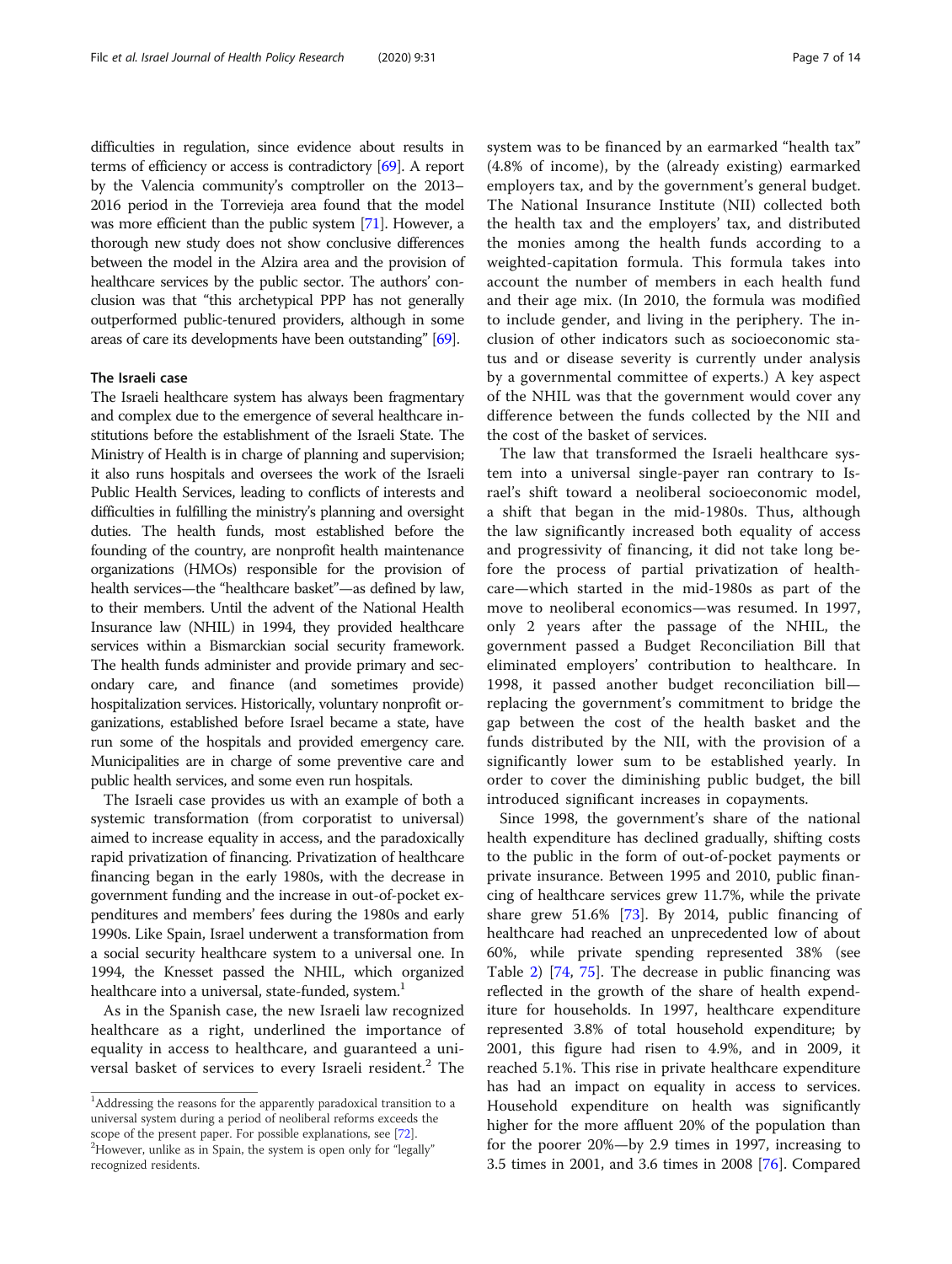to OECD countries, Israel has a high share of private expenditure and a low share of public expenditure [\[73](#page-13-0)]. Out-of-pocket payments represent some two thirds of the private expenditure (copayments, dental care and oral treatment, private doctors and private insurance, prescription drugs not included in the health basket, long-term private care). The other third goes to private insurance—roughly half of it in commercial insurance policies and the other half in private policies sold by the nonprofit health funds [[77\]](#page-13-0).

While the bulk of private expenditure is in out-ofpocket payments, the increase in private expenditure is mostly an increase in ownership of private insurance. Between 2000 and 2011, the revenues of private insurance companies grew more than fourfold, from 700 million NIS (New Israeli Shekel) to 3.1 billion NIS (Bin Nun 2013). Israel has now one of the highest private health insurance ownership rates in the world, reaching 80% of the population [\[78\]](#page-13-0). In 2013, the public spent 1.5 billion euros on private insurance [[77](#page-13-0)].

Concerning ownership, private healthcare participation in national health expenditure rose from 18.9% in 1984 to 31% in 2013 [[77](#page-13-0), [79](#page-13-0)]. The number of private healthcare centers increased from 57 in 1980 to 185 in 2013 [[79\]](#page-13-0), and their share increased from 30% in 1980 to almost 50% in 2013. In areas such as nursing care, privatization has been the preferred trend, and plans for

construction of new units were—and still are—focused mostly on the private sector.

As in Spain, the central method of privatization of healthcare in Israel has been the expansion of different forms of public/private mix, which, in the Israeli case, is characterized by the blurring of the boundaries between the public and private sectors. Since the 2000s, budget constraints pushed hospitals and health funds to find alternative, market-related sources of income. In order to alleviate pressure on the state budget, governments allowed the public health funds to sell private supplementary and duplicate insurance, providing for services not included in the public health basket. Hospitals developed different arrays of private initiatives in order to replace insufficient funding.

As we saw above, the private share of Israel's health expenditures has grown mainly due to the impressive expansion of supplementary insurance sold by the nonprofit health funds, from 49% of the population in 1999 to 75% in 2011 [[78](#page-13-0), [80\]](#page-13-0), rates that have continued to increase but at a slower pace during the last decade. Supplementary insurance covers services not included within the public health basket, such as certain diagnostic procedures and pharmaceuticals. It also covers alternative and cosmetic medicines. However, the main reason drawing people to buy this kind of insurance policy is that it allows them to choose a specialist and to skip queues  $[42]$  $[42]$ . These programs allow one to choose his/her surgeon for procedures performed in private (and in some public) hospitals, and, thus, although not their original objective, they are used to shorten wait times. $3$  Moreover, the public sick funds own private forprofit hospitals, medical imaging, and laboratory facilities.

During the 2000s, many of the government-owned facilities were transformed into trusts; that is, into businesslike institutions. Government-owned public hospitals were required to behave as business firms and "sell" their "products" at full market price. Moreover, public hospitals use the existing infrastructure in order to expand services beyond their regular ones. Public hospitals run private services, such as institutes for plastic surgery. They also provide services not included in the public health basket to patients insured by commercial insurance companies (check-ups, certain laboratory tests, "personalized medicine," etc.). This transformation of government-owned public hospitals into "market producers" has been a process that has taken place over the last 15 years. As estimated by a former deputy general director of the Ministry of Health, by the late 1990s, the

<span id="page-7-0"></span>

| <b>Table 2</b> National health expenditures in Israel by financing |
|--------------------------------------------------------------------|
| sector (Central Bureau of Statistics, 2014)                        |

| Year | % contribution to national expenditure |            |  |
|------|----------------------------------------|------------|--|
|      | Government                             | Households |  |
| 1995 | 75                                     | 25         |  |
| 1996 | 74.5                                   | 25.5       |  |
| 1999 | 63.7                                   | 33.6       |  |
| 2001 | 61.9                                   | 36.2       |  |
| 2002 | 63.1                                   | 34.8       |  |
| 2003 | 64.1                                   | 34         |  |
| 2004 | 63.5                                   | 34.3       |  |
| 2005 | 61.8                                   | 36.2       |  |
| 2006 | 61.6                                   | 36.3       |  |
| 2007 | 60.5                                   | 37.6       |  |
| 2008 | 61.3                                   | 36.8       |  |
| 2009 | 62                                     | 36.5       |  |
| 2010 | 60.8                                   | 37.7       |  |
| 2011 | 60.8                                   | 37.8       |  |
| 2012 | 60.8                                   | 37.6       |  |
| 2013 | 60.8                                   | 39.7       |  |

<sup>&</sup>lt;sup>3</sup>It should be noted that supplementary insurance schemes sold by the public sick funds are community rated and have no underwriting (see, Chernichovsky 2013 [\[73](#page-13-0)]).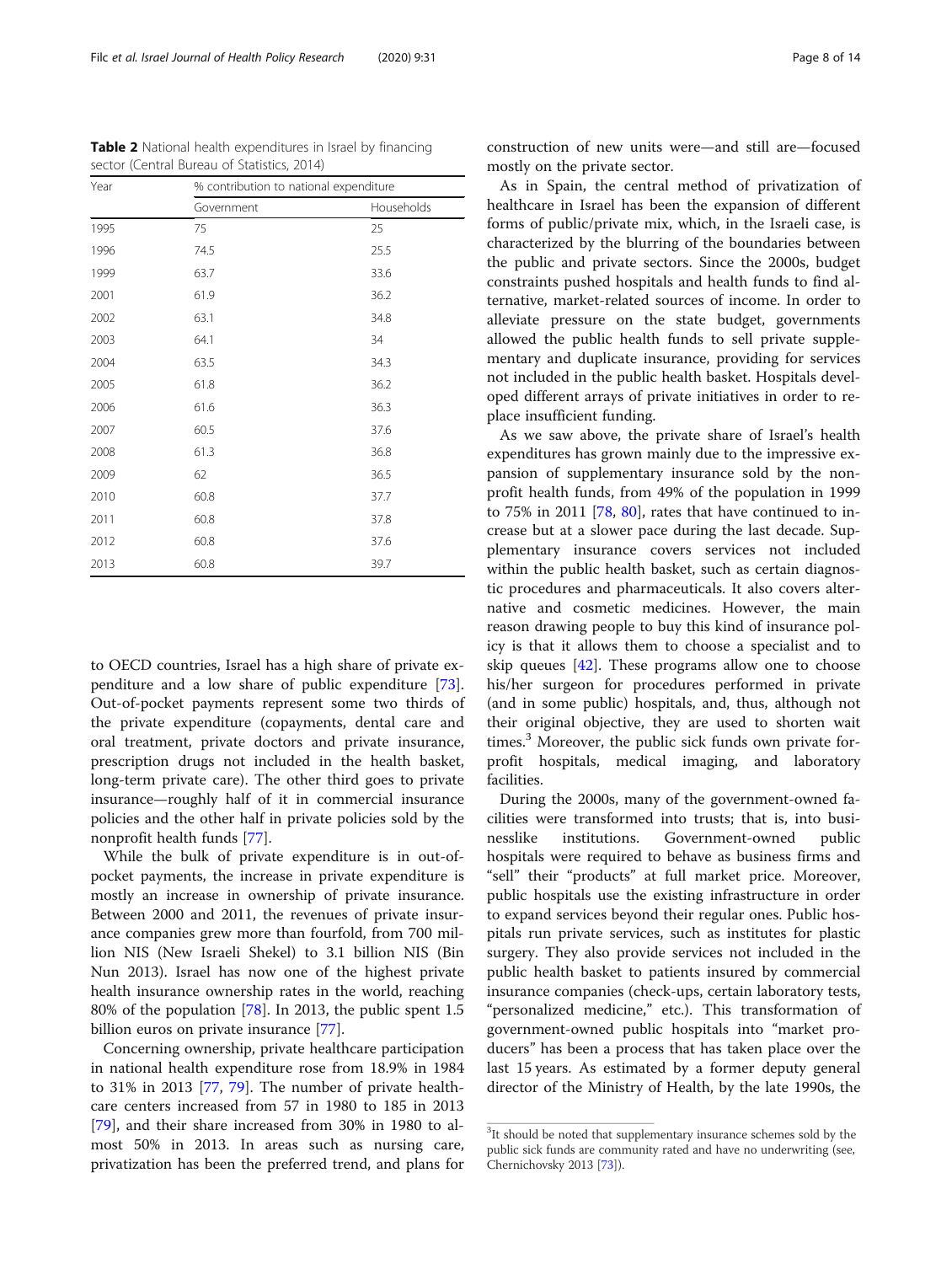health basket determined 90% of hospital activities, and hospitals "sold" the other 10% [[81\]](#page-13-0). Between 1994 and 1996, the Ministry of Health allowed public hospitals to sell private services of up to 20% of their income [\[82](#page-13-0)]. Even though this process had already started before the enactment of the NHIL, during the last two decades its scope has expanded, from private lodging for women giving birth to medical tourism [[83](#page-13-0)].

The hospitals incorporated these private and semiprivate initiatives into their routine activities via three main instruments: Sharap (Hebrew acronym for "private medical services"), Sharan (Hebrew acronym for "additional medical services"), and the operation of private facilities within the public hospitals. Sharap is a system by which patients may choose their physician in a public hospital by paying an additional fee. It was implemented at the Hadassah Medical Center in the 1950s but forbidden in government-owned hospitals by the attorney general in 2002, a decision upheld by the Supreme Court in 2009 (Kyriati ruling; see also [\[84](#page-13-0)]). Under the Sharan system, public hospitals sell services not covered by the health funds—either to private insurers or to individuals. Even the main example of PFIs (privately financed initiatives) in Israel is characterized by the blurred boundaries between private and public. As one example, a new hospital has been built in the city of Ashdod by Assuta Medical Centers, a private for-profit corporation owned by the nonprofit Maccabi health fund. Assuta and the state will jointly finance the costs, and the new hospital had planned to dedicate 25% of its activity to private patients (using the Sharap arrangement)—an agreement that was finally cancelled [\[78](#page-13-0)].

The ongoing reforms have created a tiered system that differentiates between those who have only public insurance, those holding insurance schemes sold by the public health funds, and those holding private insurance [[85\]](#page-13-0). Furthermore, most of the new private services within the public system are provided in the country's central area (around Tel Aviv and Jerusalem), increasing existing inequalities in service provision between the center and the periphery [\[86](#page-13-0)]. Thirdly, the public/private mix is less efficient, as shown by its higher loss-ratio and the increase in patients shopping for third and fourth opinions [\[87](#page-13-0)]. Finally, another consequence of the tiered system has been the erosion of citizens' trust in the public sector [[88,](#page-13-0) [89](#page-13-0)].

#### Public/private mix in Spain and Israel

We can see that the Spanish and Israeli cases have some salient similarities, and some significant differences. First, both countries underwent a transition from a Bismarckian model to a universal health system during a period in which neoliberal globalization had already begun and in which both countries had already initiated

their evolution to neoliberalism. In both nations, the relevant legislation (in Spain in 1986 and in Israel in 1994) recognized healthcare as a right and stressed the centrality of equal access to healthcare. Secondly, and in apparent contradiction with the universalization of the system, both countries underwent processes of partial privatization of healthcare at three different levels: privatization of financing, privatization of ownership, and the enterprization of the public system. Moreover, in both countries the public/private mix represents a central, if not the central, form of privatization, and ex-

healthcare system [[48](#page-12-0), [61](#page-12-0), [62](#page-12-0), [83](#page-13-0)]. While these similarities are striking, there are some significant differences. From the beginning, the two countries implemented their universal system in different ways. In Spain, there was a combination of a national organization with progressive devolution to the autonomous regions; in Israel, universalization was implemented through the health funds, which were the central institutions of the Bismarckian model. These different institutional forms, as shown below, have resulted in different forms of privatization and, chiefly, in different forms of private/public mixes.

perts see it as a main threat to the future of the public

The partial privatization of finance is greater in the Israeli case than in the Spanish one. Figure [1](#page-9-0) (below) shows that, in Spain, public health expenditure as a percentage of the GDP is higher than in Israel. Moreover, while in Spain the public's share of national health expenditure went down from 75% in 1995 to 71% in 2012, in Israel it went down from 70% in 1995, to 60.4% in 2012 [\[47](#page-12-0), [57,](#page-12-0) [74](#page-13-0)]. In both countries, the number of people owning private healthcare insurance grew. However, in Spain those figures are still low (13.4%), while in Israel such growth has been exponential; today, 80% of the Israeli population owns private insurance [[58](#page-12-0)]. This, even though Spain offers economic incentives for purchasing private insurance (in the form of tax exemptions), and Israel does not. While the effect of these incentives may be small in terms of size and target group, one would expect at least a smaller difference in ownership of private insurance between Israel and Spain.

Regarding privatization of ownership, both countries have seen an increase in private ownership of healthcare facilities, but in Spain the penetration of transnational firms has been much more significant. In Israel, private groups are local, and there are no significant investments of foreign capital in the healthcare sector. Finally, even though forms of private/public mix are central to the processes of privatization in both countries, the concrete institutional forms differ. Spain has three main forms of public/private mix: outsourcing of services (as in Catalonia), PFIs (as in Madrid), and the Alzira model (in the Valencia region). These mixes have taken different forms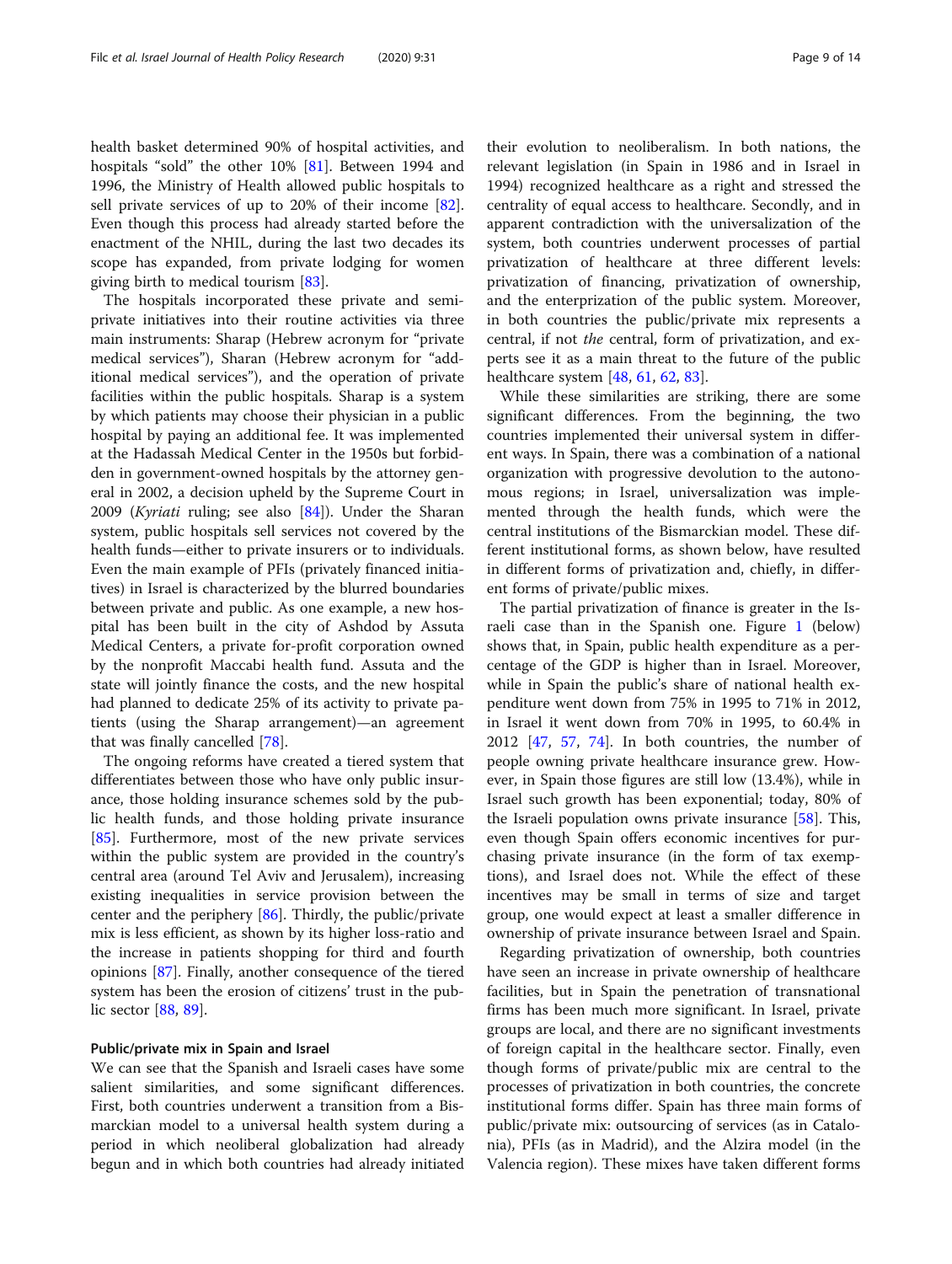<span id="page-9-0"></span>

in the different autonomous regions but, in general, without blurring the boundaries between the private and the public healthcare sectors (with some exceptions, as the abovementioned hospital in Barcelona). The blurring of boundaries between private and public, in Spain, has occurred outside the healthcare system; for example, with public regional banks providing financing for the private consortium running the Alzira project. In Israel, on the other hand, there is a certain amount of outsourcing of services, but the main forms of private/public mix blur the boundaries between the public and the private healthcare system: the public health funds sell private insurance, public nonprofit health funds own private for-profit hospitals, and public hospitals sell private services.

This comparison of the processes of healthcare privatization in Spain and Israel shows the variegated character of neoliberalization—the ways in which the global transition to a neoliberal model does not result in convergence but in the "systemic production of geoinstitutional differentiation" [\[7](#page-11-0)]. From this perspective, processes are "polymorphic, interscalar constructions—born of transnational, national and (newly devolved) subnational institutional reform frameworks" ([\[7](#page-11-0)], p. 196). Moreover, these processes are not linear and unidirectional; they create "hybrid" institutional forms and policies "in which commodifying and market-constraining logics commingle and co-evolve" ([[7\]](#page-11-0), p. 189). In comparing the Spanish and the Israeli cases, we can see how global processes (modifications in the modes of production, capital mobility, deregulation, the strength of the neoliberal paradigm) combine with specific transnational processes (EU and euro constraints in the Spanish case; consequences of a prolonged conflict, in the Israeli one), and with national and subnational institutional and cultural characteristics. The latter are important, because they explain the differences in the ways privatization takes place in both countries. In Spain, the dynamics between the national government and the regional autonomies are central, with different regions adopting different public/private mixes (differences between Madrid, Catalonia, and Valencia, as noted above, or between Catalonia and Andalucia, as reported in [\[61](#page-12-0)]). Moreover, the firm opposition to privatization of the health professions working in the public sector [[53\]](#page-12-0) did not allow for the blurring of the boundaries between private and public.

In Israel, the health funds' historical role and the public hospitals' institutional strength and relative independence are the reasons that the main forms of private/public mix—private insurance schemes owned by the public health funds, private services provided by public hospitals—took place within those institutions. Moreover, because of increasing support for public/private modes of healthcare delivery among physicians working within the public sector (combined with general public opposition to the privatization of healthcare), private/public mixes that blurred the boundaries between the public and private sectors became an easier—thus preferable—path. While, in Israel, these processes were quite consensual among the medical profession, which perceived them as mainly technical, in Spain privatization of healthcare is perceived as a much more political issue, and resistance has emerged from some parts of the medical profession, as well from the public.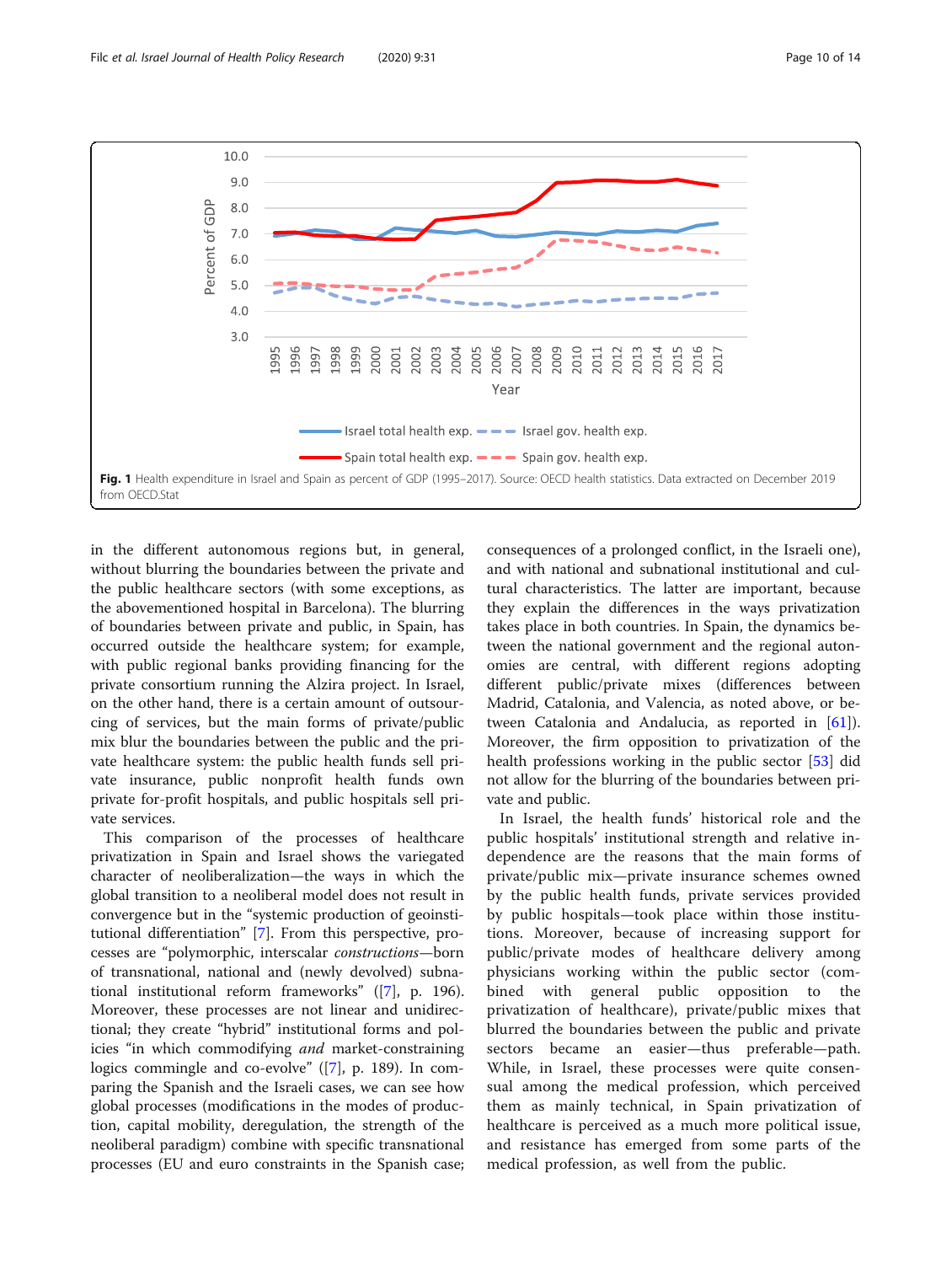#### Conclusions

The comparison between the Spanish and Israeli cases confirm Brenner et al.'s [\[7\]](#page-11-0) claim that reforms are the uneven and unstable result of the influence of transnational and national forces on preexisting institutional forms, which provide fields of opportunity and spaces of realization for the neoliberazation processes. On one side, we see the penetration of market forces, the partial privatization of finance, the enterprization of the public system: all local responses to constraints imposed by the global neoliberal model. On the other side, the institutional differences between both countries show that processes of neoliberalization are constitutively uneven in terms both of institutions and of forms of regulation.

The comparison shows that those processes are not only nonlinear—as exemplified by the institutionalization in both countries of an equal right to healthcare even while in the neoliberal age—but also not unidirectional (from the global level to the national). The analysis of the Spanish and Israeli cases shows the active role played by national and regional state apparatuses as initiators and supporters of neoliberal reforms. In the Spanish instance, we see the modifications in legislation that allowed for the enterprization of the public system, the adoption of PFIs by the Madrid community, the adoption of the Alzira model at the regional level, and, under the 2012 Royal Decree, the symbolic abandonment of the universal model as a response to the economic crisis of 2008. Spain coped with budget constraints resulting from neoliberal policies, medical advances, and demographic changes by restricting the scope of healthcare coverage and allowing autonomous regions to move to different forms of public/private mix. Israel coped by decreasing the public share of the national health expenditure while blurring the boundaries between public and private—for example, the provision of private insurance schemes by the public funds. In Israel, we see neoliberal reforms in the enterprization of the public system as local responses to budget constraints, the complete blurring of the boundaries between private and public, the exponential growth in private insurance due to its marketing by the public health funds.

While the rapid growth of privatization in healthcare provision has grown rapidly, the health-policy community in both countries are scrutinizing the models of mixed-financing provision. This has resulted, in some cases, in acts of resistance toward several private/public partnerships or in the rejection of elements that increase inequity in care within those partnerships. For example, as numerous administrative and financial doubts emerged regarding Spain's Alzira model of private/public partnership, in 2018 Valencia's Health Authority decided to terminate the concession and to revert to direct

public provision of healthcare [[25\]](#page-12-0). At the national level, Spain's socialist government approved a new Royal Decree in 2018 that made access to healthcare universal once more, including for undocumented migrants, thus abolishing the 2012 decree.

In Israel, the Ministries of Finance and Health implemented measures aimed to limit the obscuring of boundaries between the public and private sectors. In 2014, the MOH (Ministry of Health) Committee for Strengthening the Public Healthcare System decided not to expand the Sharap system to public hospitals outside Jerusalem [\[90](#page-13-0)]. Moreover, the state reverted previous governmental decisions that resulted in the blurring of boundaries between public and private. For example, the Assuta hospital network (Israel's biggest private-hospital network) built a hospital in Ashdod that would provide both private and public services. In 2016, the MOH decided to compensate the network in exchange for its cancelling the provision of private services [[91\]](#page-13-0). This agreement was reached following several years of judicial petitions against the expansion of the Sharap privateprovision model to additional hospitals in Israel. The MOH also aims to limit the ways in which physicians blur the frontiers between public and private—for example, establishing that physicians will not be able to privately treat patients they had seen in the public sector during the previous 6 months.

These examples show that in Spain revisions of previous policies took place mostly at the macro level, while in Israel they took place at the meso, or even micro, level. While these different approaches may be related to the fact that in Israel payer competition exists between the funds but in Spain, it does not; still, each country may learn from the other, since combinations of macro-, meso-, and micro-level policies should be the best strategy to strengthen the public healthcare system. Any such strategy, though, as policymakers in both countries recognize, requires increasing public funding. Hence, the socialist government in Spain committed to raise public spending in health from 6 to 7% of GDP, until 2023 [[92\]](#page-13-0), and the Israeli health community demanded 15 billion NIS in order to maintain the quality of its public healthcare system.

A comparative perspective is important, since countries can learn from each other. The Spanish case offers two main teachings for Israeli healthcare policymakers, planners, and managers. The first is that the failure of the Alzira model—that is, the gap between the initial proposal and the real costs [[70\]](#page-13-0), lower performance when compared with public tenures [[25\]](#page-12-0), and difficulties in supervising services [\[68](#page-13-0), [70](#page-13-0)]—warns us of the problems of for-profit HMOs. The warning is of importance, since both the MOF (Ministry of Finance) and the MOH have seriously considered the idea of allowing a for-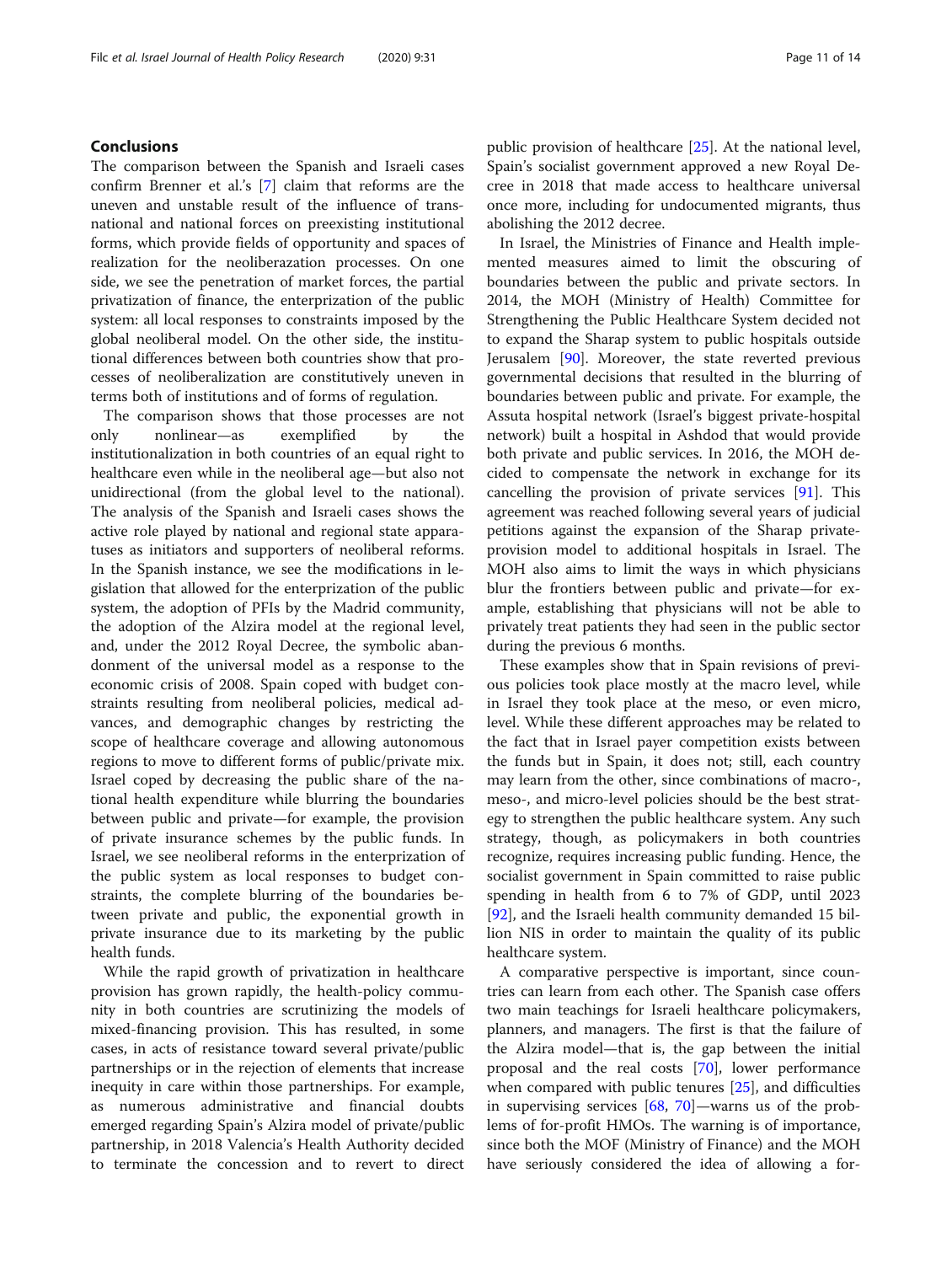<span id="page-11-0"></span>profit HMO in Israel to compete with, currently, the four public ones.

The second teaching concerns the importance of cultural factors, and not only economic considerations, in citizens' decisions related to healthcare. While Spain provided economic incentives for the acquisition of private insurance packages through tax exemptions, Israel did not. However, as shown above, the percentage of the population having private insurance schemes is much higher in Israel than in Spain. The low cost of those schemes in Israel may partially explain this fact. However, in order to fully understand it we have to take into account such cultural issues as confidence in the public system or attitudes toward uncertainty [\[89](#page-13-0)]. The Israeli case offers three main lessons for Spanish healthcare policymakers, planners, and managers. First, solutions using a private/public mix risk eroding trust in the public system, thus reinforcing market failures and inefficient medical systems (for example, by shopping for third and fourth opinions) ([[29\]](#page-12-0), p. 49]. Second, growing privatization in the form of supplementary insurance creates less-efficient systems. This is expressed in greater loss-ratios and in the fact that the sick funds' privateinsurance schemes create a way to bypass the efficient decision-making process of the public healthcare basket [[87\]](#page-13-0). Finally, public/private mix forms (such as Sharap) show that, in fact, the public system subsidizes private users, as in the case of the Hadassah hospital, where private surgical interventions were performed all day. Thus, public facilities serve private patients at the expense of those in the public sector [[29\]](#page-12-0).

The shared experience of Israel and Spain with privatization of health services shows that members from the health-policy community as well as civil-society activists can spearhead a reevaluation of models of private/public mix and, in some cases, change the trajectory from private toward public provision of services.

#### **Abbreviations**

EBA: Entidades de Base Asociativas; HMO: Health Maintenance Organization; ISFAS: Instituto Social del las Fuerzas Armadas; MOH: Ministry of Health; MOF: Ministry of Finance; MUFACE: Mutualidad General de Empleados Civiles del Estado; MUGEJU: Mutual General Judicial; NHIL: National Health Insurance law; NII: National Insurance Institute; NIS: New Israeli Shekel; OECD: Organization for Economic Cooperation and Development; PFI: Privately financed initiatives; SHARAN: Additional medical services; SHARAP: Private medical services; SNS: Sistema Nacional de Salud; USP: United Surgical Partners

#### Acknowledgements

Not applicable.

#### Authors' contributions

Profs. Davidovich and Filc wrote the analysis of the Israeli system; Prof. Filc wrote the analysis of the Spanish system. Both authors wrote the conclusion. The author(s) read and approved the final manuscript.

#### Authors' information

Both authors are board members of Physicians for Human Rights–Israel.

#### Funding

No funding was received.

#### Availability of data and materials

Data sharing not applicable to this article as no datasets were generated or analyzed during the current study.

#### Ethics approval and consent to participate

Not applicable.

#### Consent for publication

Not applicable.

#### Competing interests

The authors declare that they have no competing interests.

#### Author details

<sup>1</sup>Department of Politics and Government, Ben-Gurion University, Beersheba, Israel. <sup>2</sup>School of Public Health, Ben-Gurion University, Beersheba, Israel

#### Received: 26 October 2018 Accepted: 8 June 2020 Published online: 24 June 2020

#### References

- 1. Watson P. Healthcare reform and globalisation: the US, China and Europe in comparative perspective. London: Routledge; 2014.
- 2. Jessop B. The future of the capitalist state. Cambridge: Polity Press; 2003.
- 3. Harvey D. A brief history of neoliberalism. Oxford: Oxford University Press; 2005.
- 4. Lee K. Globalization and health: an introduction. London: Palgrave Macmillan; 2004.
- 5. Pickett K, Wilkinson R. Immorality of inaction on inequality. Brit Med J. 2017; 356:j556. <https://doi.org/10.1136/bmj.j556>.
- 6. Modi N, Clarke J, McKee M. Health systems should be publicly funded and publicly provided. Brit Med J. 2018;362:k3580. [https://doi.org/10.1136/bmj.](https://doi.org/10.1136/bmj.k3580) [k3580](https://doi.org/10.1136/bmj.k3580).
- 7. Brenner N, Peck J, Theodore N. Variegated neoliberalization: geographies, modalities, pathways. Glob Netw. 2010;10:182–222.
- 8. Gastaldo S. Is health education good for you? Re-thinking health education through the concept of bio-power. In: Petersen A, Bunton R, editors. Foucault, health and medicine. London: Routledge; 1997.
- 9. Schoen C, Osborn R, Squires D, Doty MM, Pierson R, Applebaum S. How health insurance design affects access to care and costs, by income, in eleven countries. Health Aff. 2010;29(12):2323–34. [https://doi.org/10.1377/](https://doi.org/10.1377/hlthaff.2010.0862) [hlthaff.2010.0862](https://doi.org/10.1377/hlthaff.2010.0862).
- 10. Schoen C, Osborn R, Squires D, Doty MM. Access, affordability, and insurance complexity are often worse in the United States compared to ten other countries. Health Aff. 2013;32(12):2205–15. [https://doi.org/10.1377/](https://doi.org/10.1377/hlthaff.2013.0879) [hlthaff.2013.0879](https://doi.org/10.1377/hlthaff.2013.0879).
- 11. Osborn R, Squires D, Doty MM, Sarnak DO, Schneider EC. In new survey of eleven countries, US adults still struggle with access to and affordability of healthcare. Health Aff. 2016;35(12):2327–36. [https://doi.org/10.1377/hlthaff.](https://doi.org/10.1377/hlthaff.2016.1088) [2016.1088](https://doi.org/10.1377/hlthaff.2016.1088).
- 12. Dickman SL, Himmelstein DU, Woolhandler S. Inequality and the health-care system in the USA. Lancet. 2017;389(10077):1431–41. [https://doi.org/10.](https://doi.org/10.1016/S0140-6736(17)30398-7) [1016/S0140-6736\(17\)30398-7.](https://doi.org/10.1016/S0140-6736(17)30398-7)
- 13. Barnea R, Voronenko L, Zu L, Reychav I, Weiss Y. Analyzing operating room utilization in a private medical center in Israel. IMAJ. 2019;21(10):644–8.
- 14. Grotle M, Solberg T, Storheim K, Lærum E, Zwart JA. Public and private health service in Norway: a comparison of patient characteristics and surgery criteria for patients with nerve root affections due to discus herniation. Eur Spine J. 2014;23(9):1984–91. [https://doi.org/10.1007/s00586-](https://doi.org/10.1007/s00586-014-3293-z) [014-3293-z.](https://doi.org/10.1007/s00586-014-3293-z)
- 15. Schizas D, Michalinos A, Kanavidis P, Karaolanis G, Lidoriki I, Sioulas AD, Moris D. The profile of patients receiving public and private surgical services in Greece during the economic crisis: a comparative study. Ann Transl Med. 2019;7(1). <https://doi.org/10.21037/atm.2018.12.07>.
- 16. Mia MN, Islam MZ, Chowdhury MR, Razzaque A, Chin B, Rahman MS. Sociodemographic, health and institutional determinants of caesarean section among the poorest segment of the urban population: evidence from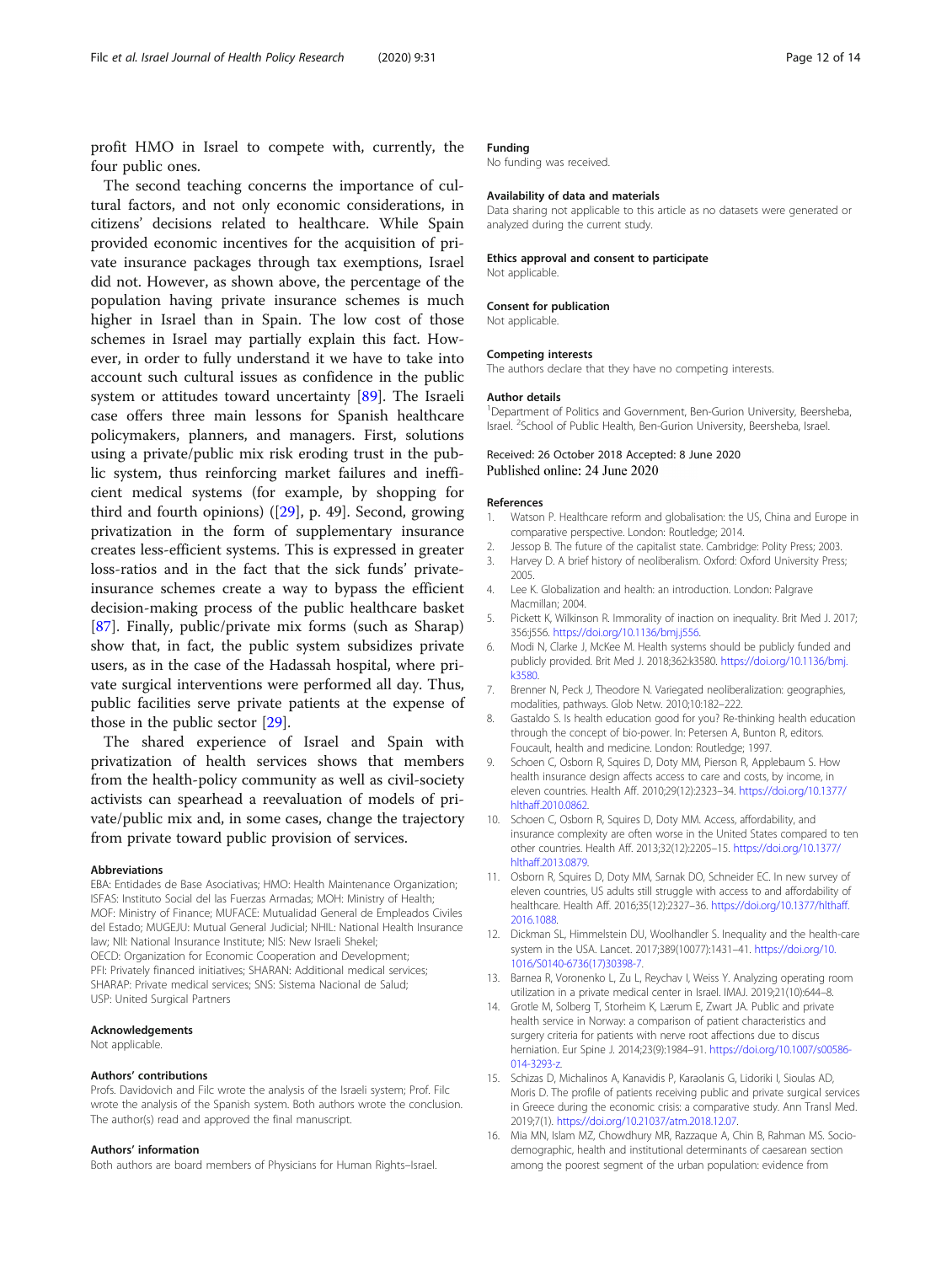<span id="page-12-0"></span>selected slums in Dhaka, Bangladesh. SSM Popul Health. 2019;8(March):4–10. [https://doi.org/10.1016/j.ssmph.2019.100415.](https://doi.org/10.1016/j.ssmph.2019.100415)

- 17. Cheng TC, Haisken-DeNew JP, Yong J. Cream skimming and hospital transfers in a mixed public-private system. Soc Sci and Med. 2015;132:156– 64. [https://doi.org/10.1016/j.socscimed.2015.03.035.](https://doi.org/10.1016/j.socscimed.2015.03.035)
- 18. Friesner DL, Rosenman R. Do hospitals practice cream skimming? Health Serv Manage Res. 2009;22(1):39–49. [https://doi.org/10.1258/hsmr.2008.](https://doi.org/10.1258/hsmr.2008.008003) [008003](https://doi.org/10.1258/hsmr.2008.008003).
- 19. Berta P, Callea G, Martini G, Vittadini G. The effects of upcoding, cream skimming and readmissions on the Italian hospitals efficiency: a populationbased investigation. Econ Model. 2010;27(4):812–21. [https://doi.org/10.1016/](https://doi.org/10.1016/j.econmod.2009.11.001) [j.econmod.2009.11.001](https://doi.org/10.1016/j.econmod.2009.11.001).
- 20. Cowley RJ, Frampton C, Young SW. Operating time for total knee arthroplasty in public versus private sectors: where does the efficiency lie? ANZ J Surg. 2019;89(1–2):53–6. <https://doi.org/10.1111/ans.14905>.
- 21. Hoxha I, Syrogiannouli L, Braha M, Goodman DC, Da Costa BR, Jüni P. Caesarean sections and private insurance: systematic review and metaanalysis. BMJ Open. 2017;7(8). [https://doi.org/10.1136/bmjopen-2017-](https://doi.org/10.1136/bmjopen-2017-016600) [016600](https://doi.org/10.1136/bmjopen-2017-016600).
- 22. Borrescio-Higa F, Valdés N. Publicly insured caesarean sections in private hospitals: a repeated cross-sectional analysis in Chile. BMJ Open. 2019;9: 24241. [https://doi.org/10.1136/bmjopen-2018-024241.](https://doi.org/10.1136/bmjopen-2018-024241)
- 23. Murray SF. Relation between private health insurance and high rates of caesarean section in Chile: qualitative and quantitative study. BMJ. 2000;321: 1501–5. <https://doi.org/10.1136/bmj.321.7275.1501>.
- 24. Long Q, Kingdon C, Yang F, Renecele MD, Jahanfar S, Bohren MA, Betran AP. Prevalence of and reasons for women's, family members', and health professionals' preferences for cesarean section in China: a mixed-methods systematic review. PLoS Med. 2018;15(10):e1002672. [https://doi.org/10.1371/](https://doi.org/10.1371/journal.pmed.1002672) [journal.pmed.1002672](https://doi.org/10.1371/journal.pmed.1002672).
- 25. Comendeiro Maloee M, Ridao Lopez M, Grogemans S, Bernal-Delgado E. A comparative performance analysis of a renowned public private partnership for healthcare provision in Spain between 2003 and 2015. Health Policy. 2019. [https://doi.org/10.1016/j.healthpol.2018.11.009.](https://doi.org/10.1016/j.healthpol.2018.11.009)
- 26. González Álvarez ML, Barranquero AC. Inequalities in healthcare utilization in Spain due to double insurance coverage: an Oaxaca-Ransom decomposition. Soc Sci Med. 2009;69(5):793–801. [https://doi.org/10.1016/j.](https://doi.org/10.1016/j.socscimed.2009.06.037) [socscimed.2009.06.037.](https://doi.org/10.1016/j.socscimed.2009.06.037)
- 27. Cantarero-Prieto D, Pascual-Sáez M, Gonzalez-Prieto N. Effect of having private health insurance on the use of healthcare services: the case of Spain. BMC Health Serv Res. 2017;17(1):1–13. [https://doi.org/10.1186/s12913-](https://doi.org/10.1186/s12913-017-2667-4) [017-2667-4](https://doi.org/10.1186/s12913-017-2667-4).
- 28. Central Bureau of Statistics. Selected data on health insurances and health information from the 2017 social survey. Jerusalem: Central Bureau of Statistics; 2019.
- 29. Ministry of Health. Advisory board for strengthening the public health system. [Hebrew]. Jerusalem: Ministry of Health; 2014. [http://www.health.](http://www.health.gov.il/PublicationsFiles/publichealth2014.pdf) [gov.il/PublicationsFiles/publichealth2014.pdf.](http://www.health.gov.il/PublicationsFiles/publichealth2014.pdf) Accessed 21 Mar 2020.
- 30. Axelrod T, Cohen M, Lahad A, Kaidar N, Brezis M. Is accessibility to public services damaged in hospitals with private services? the Jerusalem experience. In: The 5th international Jerusalem conference on health policy; 2013. [https://www.health.gov.il/services/committee/german/doclib/08082](https://www.health.gov.il/services/committee/german/doclib/08082013_f.pdf) 013 f.pdf. Accessed 14 Mar 2020.
- 31. Ofer G, Dsc B, Greenstein M, Benbassat J, Halevy J, Shapira S. Public and private patients in Jerusalem hospitals: who operates on whom? Israel Med Assoc J. 2006;4:270–6.
- 32. Barlow J, Roehrich J, Wright S. Europe sees mixed results from public-private partnerships for building and managing healthcare facilities and services. Health Aff. 2013;32:146–54.
- 33. Coelho M, Burger P, Tyson J, Karpowicz I. The effects of the financial crisis on public-private partnerships. IMF working papers; 2009. p. 1–24.
- 34. Rechel B, Erskine J, Dowdeswell B, Wright S, McKee M. Capital investment for health: case studies from Europe. Copenhagen: European Observatory on Health Systems and Policies, WHO Regional Office for Europe; 2009.
- 35. Liebe M, Pollock A. The experience of the private finance initiative in the UK's National Health Service. Edinburgh: University of Edinburgh Centre for International Public Health Policy; 2009.
- 36. ECECI [Europe Committee on Economic Cooperation and Integration]. Report of the team of specialists on public-private partnerships. 2012. [http://](http://www.unece.org/fileadmin/DAM/ceci/Latest_Documents/ECE_CECI_PPP_2012_2.pdf) [www.unece.org/fileadmin/DAM/ceci/Latest\\_Documents/ECE\\_CECI\\_PPP\\_2](http://www.unece.org/fileadmin/DAM/ceci/Latest_Documents/ECE_CECI_PPP_2012_2.pdf) [012\\_2.pdf.](http://www.unece.org/fileadmin/DAM/ceci/Latest_Documents/ECE_CECI_PPP_2012_2.pdf)
- 37. Sánchez FI, Abellán JM, Oliva J. Gestión pública y gestión privada de servicios sanitarios públicos: más allá del ruido y la furia, una comparación internacional. Documento de trabajo; 2013. p. 4.
- 38. Acerete B, Stafford A, Stapleton P. Spanish healthcare public private partnerships: the "Alzira Model". Crit Perspect Account. 2011;22:533–49.
- 39. McPake B, Hanson K. Managing the public-private mix to achieve universal health coverage. Lancet. 2016;388(10044):622–30.
- 40. Gal J. Is there an extended family of Mediterranean welfare state? J Eur Soc Pol. 2010;20:283–300.
- 41. Ferrera M. The "southern model" of welfare in social Europe. J Eur Soc Pol. 1996;6:17–37.
- 42. Filc D, Davidovitch N. Rethinking the private-public mix in healthcare: analysis of health reforms in Israel during the last three decades. J Health Serv Res Pol. 2016. <https://doi.org/10.1177/1355819616650470>.
- 43. Bernal-Delgado E, Garcia Armesto S, Oliva J, Sanchez Martinez F, Repullo J, Pena-Longobardo L, Ridao-Lopez M, Hernandez-Quevedo C. Spain: health system review. Berlin: European Observatory; 2018.
- 44. Epstein D, Jimenez-Rubio D. ¿Qué revela sobre el sistema público sanitario la contratación de unseguro de salud privado? Gac Sanit. 2018. [https://doi.](https://doi.org/10.1016/j.gaceta.2018.03.009) [org/10.1016/j.gaceta.2018.03.009.](https://doi.org/10.1016/j.gaceta.2018.03.009)
- 45. Mayero L. Private healthcare adding value: situation analysis 2018. Madrid: IDIS; 2018.
- 46. Vilar Rodriguez M, Pons J. El debate en torno al seguro de salud public y provado en Espana: desde la transicion politica a la Ley General de Sanidad. Hist Pol. 2018;39:261–90.
- 47. Garcia-Armesto S, Abadía-Taira M, Durán A, Hernández-Quevedo C, Bernal-Delgado E. Spain: health system review. Health Syst Transit. 2010;12:4.
- 48. Ponte C. Neo-liberalismo y sistema sanitario en Espana. Globalizacion y salud 2009. Madrid: Ediciones GPS; 2009.
- 49. Acosta Gallo P. Restricciones de gasto, gestion privada y copago en el servicio publico de salud. Rev CESCO Derecho Consume. 2012;4:70–86.
- 50. Menedez Rexach A. La gestion indirecta de la asistencia sanitaria public: reflexiones en torno al debate sobre la privatizacion de la sanidad. Rev Adm Sanit. 2008;2:269–96.
- 51. Avanzas P, Pascual I, Moris C. The great challenge of the public health system in Spain. J Thorac Dis. 2017;9(Suppl 6):430–3.
- 52. Fernandez Cuesta-Valcarce M. Universal, gratuita y de la maxima calidad? Deconstruyendo el mantra. Acta Pediatr Aten Primaria. 2013;6:95–7.
- 53. Picatoste J, Ruesga-Benito S, Gonzales-Laxe F. Economic environment and healthcare coverage: analysis of social acceptance of access restrictive policies applied in Spain in the context of economic crisis. J Clean Prod. 2018;172:3600–8.
- 54. Lema Anon C. La titularidad del derecho a la salud en Espana: hacia un cambio de modelo? Rev Bioet Derecho. 2014;31. [http://dx.doi.org/10.4321/](http://dx.doi.org/10.4321/S1886-58872014000200002) [S1886-58872014000200002.](http://dx.doi.org/10.4321/S1886-58872014000200002)
- 55. Real Decreto Ley 16/2018. Boletin Oficial del Estado.
- 56. PriceWaterhouse Coopers. Diez temas candentes de la sanidad espanola para 2012. Madrid: PwC es; 2012.
- 57. OECD [Organization for Economic Cooperation and Development]. Health at a glance: Europe. Paris: OECD Publishing; 2014..
- 58. OECD [Organization for Economic Cooperation and Development]. Health at a glance: OECD indicators. Paris: OECD Publishing; 2013.
- 59. Ministerio de Salud, Consumo y Bienestar Social. ENSE: Encuesta Nacional de Salud 2017. Madrid; 2018.
- 60. Adeslas. Presentación del estudio "El rol de las aseguradoras privadas en la sostenibilidad del sistema sanitario público". 2015. [https://www.](https://www.segurcaixaadeslas.es/es/prensa/notas-de-prensa/presentacion-estudio-rol-aseguradoras-privadas-en-sostenibilidad-sistema-sanitario-publico;) [segurcaixaadeslas.es/es/prensa/notas-de-prensa/presentacion-estudio-rol](https://www.segurcaixaadeslas.es/es/prensa/notas-de-prensa/presentacion-estudio-rol-aseguradoras-privadas-en-sostenibilidad-sistema-sanitario-publico;)[aseguradoras-privadas-en-sostenibilidad-sistema-sanitario-publico;](https://www.segurcaixaadeslas.es/es/prensa/notas-de-prensa/presentacion-estudio-rol-aseguradoras-privadas-en-sostenibilidad-sistema-sanitario-publico;) last entered 3/9/19. Accessed 3 Sept 2019.
- 61. Gallego R, Barbieri N, Gonzales S. Explaining cross-regional policy variation in public sector reform: institutions and change actors in the health sector in Spain. Pub Pol Admin. 2017;32:24–44.
- 62. Sanchez Bayle M. La privatizacion de la asistencia sanitaria en Espana. Madrid: Fundacion Alternativas; 2014.
- 63. Ledesma A, Iruela Lopez A. Las entidades de base asociativa: una alternative a la gestion publica en la provision de servicios de salud. Barcelona: Sedisa Siglo XXI; 2014.
- 64. Ledesma A. Entidades de base asociativa: un modelo de prvision asistencial participado por los profesionales sanitarios. Rev Adm Sanit. 2005;3:73–81 [http://www.mscbs.gob.es/estadEstudios/estadisticas/encuestaNacional/](http://www.mscbs.gob.es/estadEstudios/estadisticas/encuestaNacional/encuestaNac2017/ENSE17_pres_web.pdf) [encuestaNac2017/ENSE17\\_pres\\_web.pdf](http://www.mscbs.gob.es/estadEstudios/estadisticas/encuestaNacional/encuestaNac2017/ENSE17_pres_web.pdf). Accessed Dec 2019.